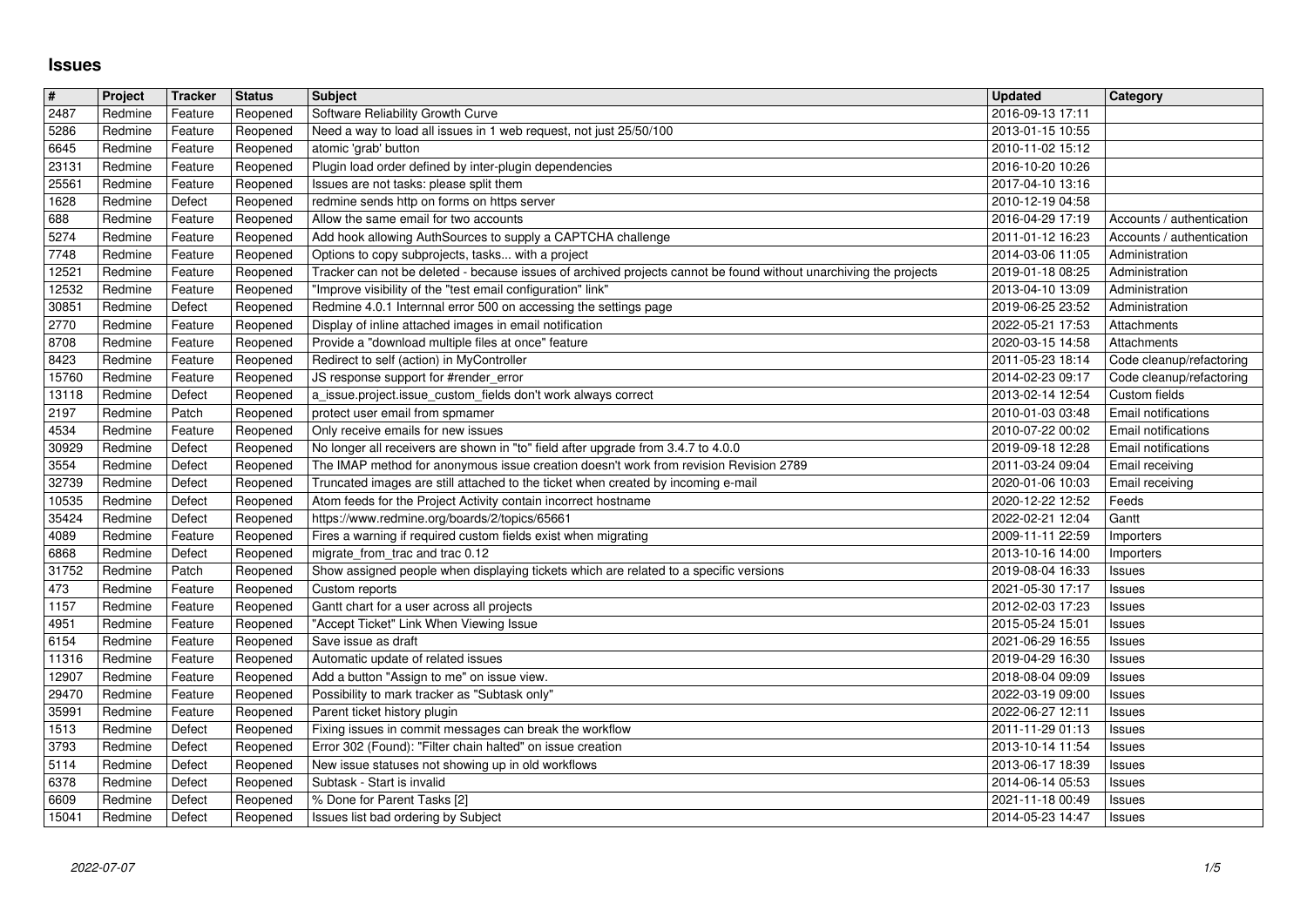| $\overline{\mathbf{H}}$ | Project            | Tracker            | <b>Status</b>        | <b>Subject</b>                                                                                                                                       | <b>Updated</b>                       | Category                                 |
|-------------------------|--------------------|--------------------|----------------------|------------------------------------------------------------------------------------------------------------------------------------------------------|--------------------------------------|------------------------------------------|
| 7867<br>15327           | Redmine<br>Redmine | Feature<br>Defect  | Reopened<br>Reopened | Author group filtering<br>move issue(s) disappeared / not functional                                                                                 | 2020-10-25 08:12<br>2013-12-01 05:05 | Issues filter<br>Issues permissions      |
| 15578                   | Redmine            | Feature            | Reopened             | Bulk update Start/End Date with different dates for each issue                                                                                       | 2013-12-13 18:51                     | Issues planning                          |
| 2414                    | Redmine<br>Redmine | Defect             | Reopened             | 'Add News Button' in 'Add news'                                                                                                                      | 2021-05-25 11:39                     | News                                     |
| 9693<br>23318           | Redmine            | Feature<br>Defect  | Reopened<br>Reopened | support external url images in PDF<br>#lock_nested_set very slow on mysql with thousands of subtasks                                                 | 2021-09-03 06:34<br>2017-05-18 08:33 | PDF export<br>Performance                |
| 7217                    | Redmine            | Defect             | Reopened             | Access to SVN Repository of subproject is not allowed if repo belongs to parent project                                                              | 2011-01-03 21:15                     | Permissions and roles                    |
| 24007<br>26139          | Redmine<br>Redmine | Patch<br>Patch     | Reopened<br>Reopened | Change plugins directory through the configuration.yml file<br>Follow Gemfile's plugin loader as #24007                                              | 2017-06-17 12:41<br>2017-06-18 13:57 | Plugin API<br>Plugin API                 |
| 5932                    | Redmine            | Defect             | Reopened             | hook for :view_repositories_show_contextual is incomplete                                                                                            | 2010-07-25 03:19                     | Plugin API                               |
| 617                     | Redmine            | Feature            | Reopened             | wiki: thoughts of WYSIWYG                                                                                                                            | 2013-12-03 10:47                     | <b>Plugin Request</b>                    |
| 23579<br>17469          | Redmine<br>Redmine | Feature<br>Feature | Reopened<br>Reopened | Screenshot Button<br>Add percentage done of project's version to Version#index API response                                                          | 2016-08-15 08:32<br>2015-03-26 07:23 | <b>Plugin Request</b><br><b>REST API</b> |
| 8951                    | Redmine            | Defect             | Reopened             | 404 w/ POST /issues.json (Filter chain halted as [:find_project] rendered_or_redirect)                                                               | 2017-01-07 08:27                     | <b>REST API</b>                          |
| 12814<br>339            | Redmine<br>Redmine | Feature<br>Feature | Reopened<br>Reopened | Ability to specify target version sort order                                                                                                         | 2013-03-27 21:39<br>2022-05-13 19:52 | Roadmap<br><b>SCM</b>                    |
| 1689                    | Redmine            | Feature            | Reopened             | perforce SCM support<br><b>Tab Width</b>                                                                                                             | 2015-02-17 06:57                     | <b>SCM</b>                               |
| 3575                    | Redmine            | Feature            | Reopened             | Diff with older revision                                                                                                                             | 2009-08-26 11:23                     | <b>SCM</b>                               |
| 3988<br>8915            | Redmine<br>Redmine | Feature<br>Feature | Reopened<br>Reopened | Show diff in revision page<br>Use *.exe (e.g. hg.exe) for SCM command on Windows                                                                     | 2013-08-19 23:56<br>2011-11-12 01:21 | <b>SCM</b><br><b>SCM</b>                 |
| 10514                   | Redmine            | Feature            | Reopened             | Follow file rename/move on repository file history (git)                                                                                             | 2012-03-21 23:31                     | <b>SCM</b>                               |
| 7572                    | Redmine            | Defect             | Reopened             | Commit driven state setting not changable                                                                                                            | 2011-02-09 14:27                     | <b>SCM</b>                               |
| 7699<br>11752           | Redmine<br>Redmine | Defect<br>Defect   | Reopened<br>Reopened | Subversion: 500 Internal Server Error when browsing a repository<br>Internal error when view the diff when using the redmine with git                | 2013-10-22 22:55<br>2012-10-29 10:02 | <b>SCM</b><br><b>SCM</b>                 |
| 29416                   | Redmine            | Defect             | Reopened             | Do not show Git revisions                                                                                                                            | 2021-04-21 23:02                     | <b>SCM</b>                               |
| 35138<br>21697          | Redmine<br>Redmine | Feature<br>Feature | Reopened<br>Reopened | Allow Version custom fields to be searchable<br>Set secure flag of the session cookie depending on original request                                  | 2021-05-13 10:45<br>2017-11-30 16:55 | Search engine<br>Security                |
| 9385                    | Redmine            | Feature            | Reopened             | Specify a specifc branch in a reference                                                                                                              | 2012-10-15 15:06                     | Text formatting                          |
| 6376                    | Redmine            | Defect             | Reopened             | Turning off textile inline with '==' doesn't work.                                                                                                   | 2013-04-09 17:24                     | Text formatting                          |
| 6969<br>7568            | Redmine<br>Redmine | Defect<br>Defect   | Reopened<br>Reopened | Less-than sign in issue description and comments are not escaped<br>Long combination of characters without spaces goes beyond the edge of the window | 2020-10-28 02:21<br>2012-06-10 22:42 | Text formatting<br>Text formatting       |
| 14038                   | Redmine            | Defect             | Reopened             | Ordered/unordered lists inside table cell are mangled                                                                                                | 2022-06-27 11:34                     | Text formatting                          |
| 13244                   | Redmine            | Feature            | Reopened             | Restrict log time for old days                                                                                                                       | 2021-02-28 20:40                     | Time tracking                            |
| 13815<br>14148          | Redmine<br>Redmine | Feature<br>Patch   | Reopened<br>Reopened | Modify columns of timelog csv export<br>Double translation: label_f_hours vs. x_hours                                                                | 2013-04-23 14:01<br>2013-06-06 01:02 | Time tracking<br>Translations            |
| 449                     | Redmine            | Feature            | Reopened             | Keyboard shortcuts                                                                                                                                   | 2020-09-04 21:26                     | UI                                       |
| 1040                    | Redmine            | Feature            | Reopened             | Global wiki                                                                                                                                          | 2021-05-04 11:28                     | l UI                                     |
| 2893<br>4967            | Redmine<br>Redmine | Feature<br>Feature | Reopened<br>Reopened | Add a view to confirm issue deletion<br>Issues colors                                                                                                | 2011-03-29 14:38<br>2013-04-23 08:51 | l UI<br> U                               |
| 5653                    | Redmine            | Feature            | Reopened             | My page - blocks                                                                                                                                     | 2013-01-14 15:39                     | l UI                                     |
| 5732<br>28829           | Redmine<br>Redmine | Feature<br>Feature | Reopened<br>Reopened | cannot copy/move subtask from one parent issue to another<br>Add right-click context menu to the contextual area of an issue                         | 2012-01-09 18:38<br>2018-09-15 11:47 | l UI<br>∣∪I                              |
| 33071                   | Redmine            | Feature            | Reopened             | Prevent accidental deletion of contents with sudo mode                                                                                               | 2021-01-06 04:39                     | l UI                                     |
|                         |                    |                    |                      |                                                                                                                                                      |                                      |                                          |
|                         |                    |                    |                      |                                                                                                                                                      |                                      |                                          |
|                         |                    |                    |                      |                                                                                                                                                      |                                      |                                          |
|                         |                    |                    |                      |                                                                                                                                                      |                                      |                                          |
|                         |                    |                    |                      |                                                                                                                                                      |                                      |                                          |
|                         |                    |                    |                      |                                                                                                                                                      |                                      |                                          |
|                         |                    |                    |                      |                                                                                                                                                      |                                      |                                          |
|                         |                    |                    |                      |                                                                                                                                                      |                                      |                                          |
|                         |                    |                    |                      |                                                                                                                                                      |                                      |                                          |
|                         |                    |                    |                      |                                                                                                                                                      |                                      |                                          |
|                         |                    |                    |                      |                                                                                                                                                      |                                      |                                          |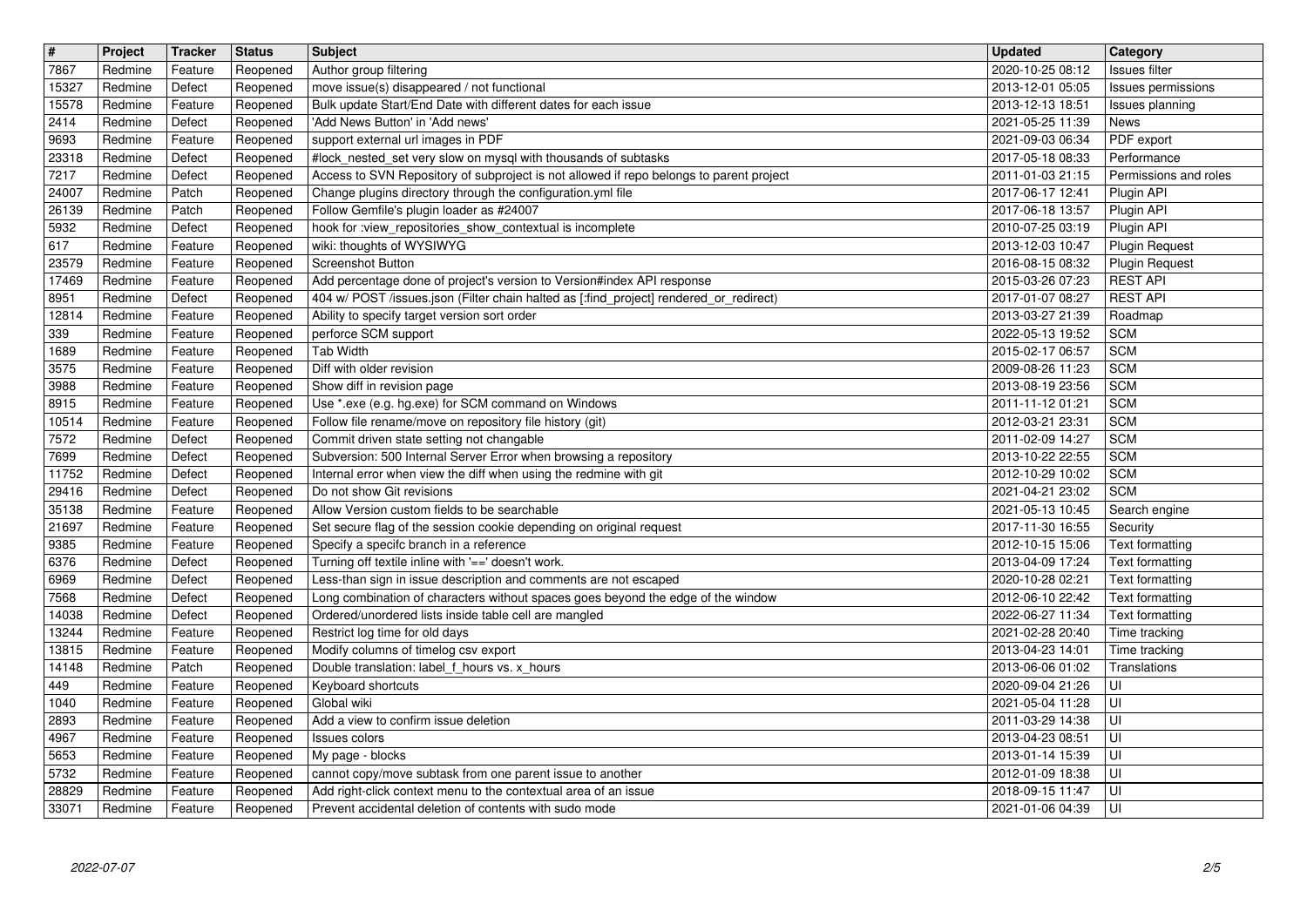| $\overline{\mathbf{H}}$ | Project            | Tracker            | <b>Status</b>        | <b>Subject</b>                                                                                                                            | <b>Updated</b>                            | <b>Category</b>                                |
|-------------------------|--------------------|--------------------|----------------------|-------------------------------------------------------------------------------------------------------------------------------------------|-------------------------------------------|------------------------------------------------|
| 5327                    | Redmine            | Defect             | Reopened             | Auth source LDAP parameters being filled incorrectly                                                                                      | 2011-07-07 13:52                          | UI                                             |
| 11010                   | Redmine<br>Redmine | Defect<br>Feature  | Reopened             | Redmine 2.0 does not support Microsoft Quotes<br>Reconsider moving from svn to git & GitHub                                               | 2012-05-24 20:05<br>2019-01-30 21:22      | luı                                            |
| 14961<br>12950          | Redmine            | Defect             | Reopened<br>Reopened | priority dropdown empty on m.redmine.org                                                                                                  | 2013-04-10 18:06                          | Website (redmine.org)<br>Website (redmine.org) |
| 19229                   | Redmine            | Defect             | Reopened             | redmine.org plugin page only shows latest version compatibility                                                                           | 2015-03-07 20:00                          | Website (redmine.org)                          |
| 22085                   | Redmine            | Defect             | Reopened             | error 500 when trying to reply to a forum topic on redmine.org                                                                            | 2019-05-23 09:51                          | Website (redmine.org)                          |
| 550                     | Redmine            | Feature            | Reopened             | Function to export whole wiki                                                                                                             | 2015-06-03 01:18                          | Wiki                                           |
| 34810<br>10532          | Redmine<br>Redmine | Defect<br>Defect   | Reopened<br>Resolved | SQL Error with UTF8 character greater or equals<br>migrate_from_mantis script fails with missing table name                               | 2021-04-20 08:08<br>2014-04-19 10:17      | Wiki                                           |
| 3876                    | Redmine            | Feature            | Resolved             | Idap authentification without binding?                                                                                                    | 2020-03-31 09:28                          | Accounts / authentication                      |
| 35355                   | Redmine            | Defect             | Resolved             | Unable to create or edit users with Cyrillic logins                                                                                       | 2021-06-06 21:42                          | Accounts / authentication                      |
| 18059                   | Redmine            | Patch              | Resolved             | Activity when issue change assigned to.                                                                                                   | 2015-09-17 15:17                          | Activity view                                  |
| 10023                   | Redmine            | Defect             | Resolved             | Filename of attachments                                                                                                                   | 2019-09-26 17:54                          | Attachments                                    |
| 31968<br>18006          | Redmine<br>Redmine | Defect<br>Feature  | Resolved<br>Resolved | MIME Content Type is not properly handled while attaching the files<br>Project's custom fields should be available in issue lists columns | 2019-08-28 14:41<br>2014-10-07 16:15      | Attachments<br>Custom fields                   |
| 19564                   | Redmine            | Feature            | Resolved             | Hide custom field during pdf export                                                                                                       | 2015-05-07 06:26                          | Custom fields                                  |
| 13995                   | Redmine            | Defect             | Resolved             | Custom Field (User) - Changes were not correct journalized                                                                                | 2016-10-14 09:01                          | Custom fields                                  |
| 15382<br>33097          | Redmine<br>Redmine | Feature<br>Feature | Resolved<br>Resolved | Show parent project in notification mail subject line<br>Feedback about email delivery                                                    | 2014-04-25 11:13<br>2021-04-14 15:58      | Email notifications<br>Email notifications     |
| 35558                   | Redmine            | Feature            | Resolved             | Add button "Send notification again"                                                                                                      | 2021-11-11 18:23                          | Email notifications                            |
| 33088                   | Redmine            | Defect             | Resolved             | Should User.notify_about?(issue) consider the issue being wathced by the user?                                                            | 2020-03-09 03:04                          | Email notifications                            |
| 34831                   | Redmine            | Defect             | Resolved             | Unnecessary encoded CR characters in mails                                                                                                | 2021-12-01 14:44                          | Email notifications                            |
| 35431<br>31107          | Redmine<br>Redmine | Defect<br>Feature  | Resolved<br>Resolved | send notifications to user selected from costum field (user type)<br>How to disable email subject processing                              | 2021-09-10 08:39<br>2019-09-18 15:05      | Email notifications<br>Email receiving         |
| 33291                   | Redmine            | Defect             | Resolved             | Gantt conversion to png failed with error w.r.t. font 'helvetica'                                                                         | 2020-05-14 10:51                          | Gantt                                          |
| 13239                   | Redmine            | Patch              | Resolved             | migrate_from_mantis script doesn't work for later mantis versions                                                                         | 2013-02-20 23:07                          | Importers                                      |
| 18496                   | Redmine            | Patch              | Resolved             | Migrate to Redmine 2.5.3 (or 2.6.0) from Mantis 1.2.17                                                                                    | 2014-12-28 04:46                          | Importers                                      |
| 33722<br>10504          | Redmine<br>Redmine | Patch<br>Defect    | Resolved<br>Resolved | migrate_from_trac dose not work<br>migrate_from_mantis script fails on first project when trying to update version dates                  | 2020-07-30 14:29<br>2014-05-18 05:42      | Importers<br>Importers                         |
| 18984                   | Redmine            | Defect             | Resolved             | migrate_from_mantis with NoMethodError: strftime                                                                                          | 2015-02-02 16:52                          | Importers                                      |
| 20943                   | Redmine            | Defect             | Resolved             | migrate_from_trac.rake dont work                                                                                                          | 2017-08-01 13:32                          | Importers                                      |
| 10503                   | Redmine            | Feature            | Resolved             | Change or update issue 'assigned to' depening on category                                                                                 | 2013-06-06 08:08                          | <b>Issues</b>                                  |
| 10975<br>13191          | Redmine<br>Redmine | Feature<br>Feature | Resolved<br>Resolved | An 'Involved In' filter<br>Custom query: When an issue was applied to version x?                                                          | 2018-06-06 10:54<br>2013-02-16 15:22      | Issues<br>Issues                               |
| 14906                   | Redmine            | Defect             | Resolved             | Excessive queries on roles table when show a Issue                                                                                        | 2015-07-24 08:43                          | Issues                                         |
| 35225                   | Redmine            | Defect             | Resolved             | Edit issue shows date in MM/DD/YYYY while the rest of the application shows YYYY/MM/DD                                                    | 2021-05-12 12:50                          | Issues                                         |
| 32983                   | Redmine            | Defect             | Resolved             | Filter for "Blocked by" "no open issues" not working                                                                                      | 2020-02-13 09:30                          | Issues filter                                  |
| 9966<br>27603           | Redmine<br>Redmine | Defect<br>Feature  | Resolved<br>Resolved | Private issue permissions<br>Support for LDAP jpegPhoto or thumbnailPhoto                                                                 | 2019-09-26 17:54<br>2017-11-22 12:09 LDAP | Issues permissions                             |
| 31224                   | Redmine            | Patch              | Resolved             | My page, add Time Entry queries                                                                                                           | 2019-11-15 00:50                          | My page                                        |
| 26122                   | Redmine            | Patch              | Resolved             | Implementation of visible conditions with inner join instead of subselect                                                                 | 2019-09-27 18:22                          | Performance                                    |
| 11760<br>36245          | Redmine<br>Redmine | Feature<br>Defect  | Resolved<br>Resolved | First-post moderation<br>ActiveSupport::Reloader.to_prepare not working in trunk 21287                                                    | 2014-02-07 01:12<br>2022-01-06 16:54      | Permissions and roles<br>Plugin API            |
|                         |                    |                    |                      |                                                                                                                                           |                                           |                                                |
|                         |                    |                    |                      |                                                                                                                                           |                                           |                                                |
|                         |                    |                    |                      |                                                                                                                                           |                                           |                                                |
|                         |                    |                    |                      |                                                                                                                                           |                                           |                                                |
|                         |                    |                    |                      |                                                                                                                                           |                                           |                                                |
|                         |                    |                    |                      |                                                                                                                                           |                                           |                                                |
|                         |                    |                    |                      |                                                                                                                                           |                                           |                                                |
|                         |                    |                    |                      |                                                                                                                                           |                                           |                                                |
|                         |                    |                    |                      |                                                                                                                                           |                                           |                                                |
|                         |                    |                    |                      |                                                                                                                                           |                                           |                                                |
|                         |                    |                    |                      |                                                                                                                                           |                                           |                                                |
|                         |                    |                    |                      |                                                                                                                                           |                                           |                                                |
|                         |                    |                    |                      |                                                                                                                                           |                                           |                                                |
|                         |                    |                    |                      |                                                                                                                                           |                                           |                                                |
|                         |                    |                    |                      |                                                                                                                                           |                                           |                                                |
|                         |                    |                    |                      |                                                                                                                                           |                                           |                                                |
|                         |                    |                    |                      |                                                                                                                                           |                                           |                                                |
|                         |                    |                    |                      |                                                                                                                                           |                                           |                                                |
|                         |                    |                    |                      |                                                                                                                                           |                                           |                                                |
|                         |                    |                    |                      |                                                                                                                                           |                                           |                                                |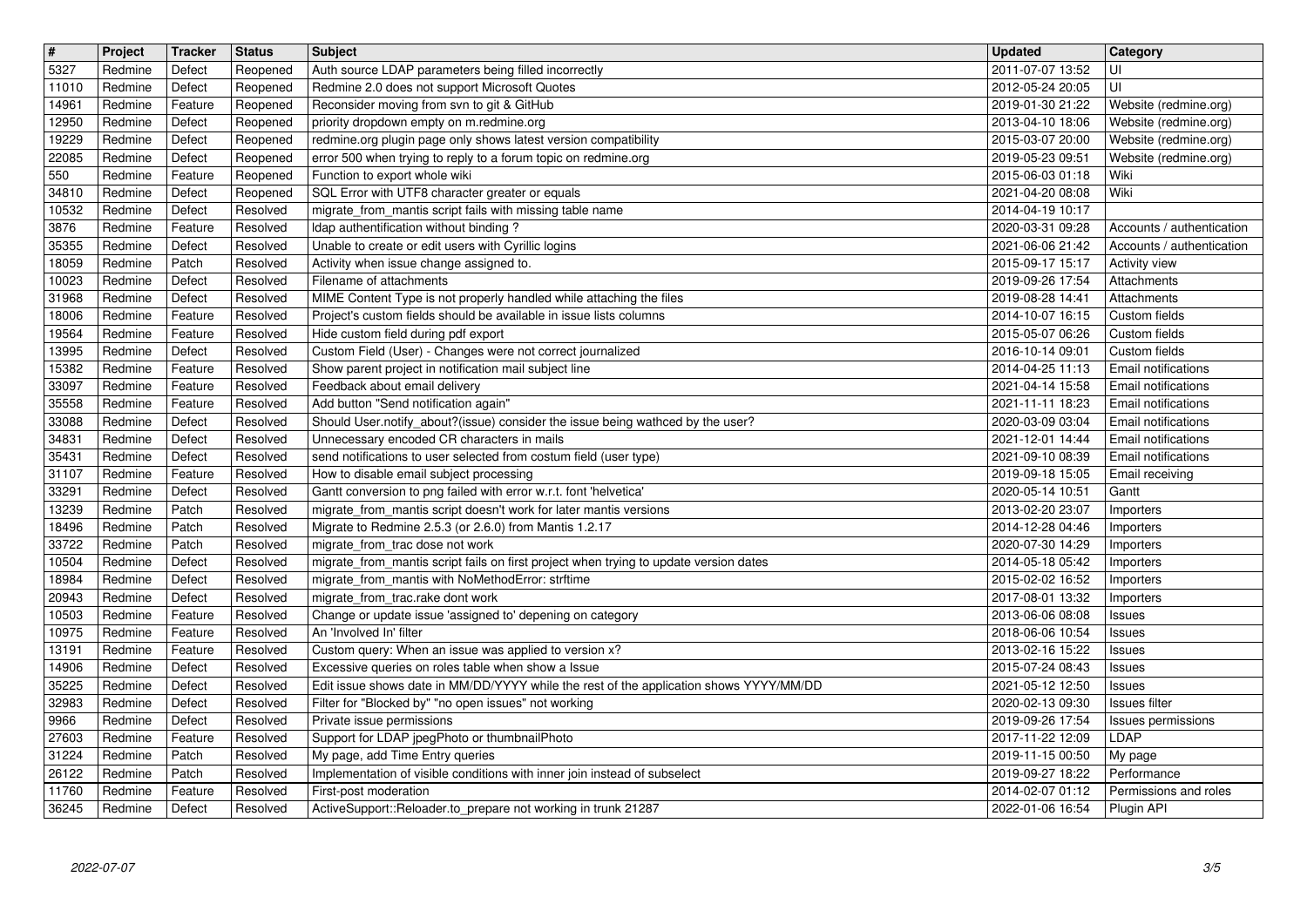| 31404<br>Redmine<br>Resolved<br>Adding a text box in the settings page to take recursive data<br>2019-03-13 10:51<br>Project settings<br>29654<br>Feature<br><b>REST API</b><br>Patch<br>As a non-admin user using API, I want to be able to filter users by their username without getting forbidden exception<br>2016-11-02 17:51<br>24051<br>Redmine<br>Resolved<br><b>REST API</b><br>Redmine<br>Multiple entries insert in a custom fields list with the REST API<br>2012-09-27 21:43<br>Feature<br>Resolved<br><b>REST API</b><br>REST API: users: add support for status=*<br>2021-02-20 17:44<br>Redmine<br>Feature<br>Resolved<br>Redmine<br>Patch<br>Enable Mutliple Versions Per Issue<br>2015-06-30 10:38<br>Resolved<br>Roadmap<br>SVN Repository Error when using FastCGI on IIS7<br>5072<br><b>SCM</b><br>Redmine<br>Defect<br>Resolved<br>2012-03-26 14:08<br>33138<br>Apache crashes with Redmine.pm and RedmineCacheCredsMax active<br>SCM extra<br>Redmine<br>Defect<br>Resolved<br>2020-05-19 13:42<br>Redmine.pm not working with socks<br>SCM extra<br>Redmine<br>Defect<br>Resolved<br>2020-05-19 13:40<br>Hierarchical Numbering on headers<br>Redmine<br>Feature<br>Resolved<br>2017-05-27 05:46<br>Text formatting<br>33325<br>Export spent time report as PDF<br>Redmine<br>Feature<br>Resolved<br>2021-01-09 02:34<br>Time tracking<br>33375<br>Send Email Notification for TimeEntry<br>2020-04-30 17:53<br>Redmine<br>Feature<br>Resolved<br>Time tracking<br>36387<br>Updating Hungarian translation<br>Redmine<br>Patch<br>Resolved<br>2022-01-19 13:19<br>Translations<br>Projects list with progress<br>luı<br>Redmine<br>Patch<br>Resolved<br>2019-02-15 19:44<br>Add "Filters" category to redmine.org<br>Redmine<br>Feature<br>Resolved<br>2020-04-21 11:42<br>Website (redmine.org)<br>19002<br>Typos in descriptions of buildin macros (seen through {{macro_list}} output)<br>Redmine<br>Defect<br>Resolved<br>2015-02-18 12:38<br>Website (redmine.org)<br>29512<br>Test failures with redmine-3.4.6.zip in development mode<br>Redmine<br>Defect<br>Confirmed<br>2022-01-20 02:16<br>Redmine<br>Defect<br>Back URLs with <t+ break<br="" operator="">35062<br/>Confirmed<br/>2022-01-18 20:10<br/>Uniqueness of User model fields is not checked sufficiently<br/>Redmine<br/>Defect<br/>Confirmed<br/>2013-01-16 19:39<br/>Accounts / authentication<br/>Redmine<br/>Defect<br/>last_login_on set to wrong time when config.active_record.default_timezone = :utc<br/>2020-07-20 03:00<br/>Confirmed<br/>Accounts / authentication<br/>acts_as_event email key<br/>2021-03-05 06:44<br/>6082<br/>Redmine<br/>Defect<br/>Confirmed<br/>Activity view<br/>Can't be distinguished when deleting multiple attachments with the same file name in one action.<br/>30125<br/>2021-03-26 06:58<br/>Redmine<br/>Defect<br/>Confirmed<br/>Attachments<br/>30176<br/>Anonymous users cannot upload attachment if added to project member<br/>Redmine<br/>Defect<br/>Confirmed<br/>2018-12-16 20:12<br/>Attachments<br/>Calendar View / The right side of the tooltip is cut off<br/>2020-06-27 02:36<br/>Redmine<br/>Defect<br/>Confirmed<br/>Calendar<br/>Non conformances with W3C xhtml transitional standards<br/>Redmine<br/>Defect<br/>Confirmed<br/>2013-11-14 09:44<br/>Code cleanup/refactoring<br/>Confirmed<br/>Required (list-, user- or version) custom field "fixed version" with Multiple values allows nil value during status transition<br/>12146<br/>Redmine<br/>Defect<br/>Custom fields<br/>2016-04-04 18:14<br/>Custom value from freshly disabled custom field in sub-project remains in issues list for parent project.<br/>25806<br/>Redmine<br/>Defect<br/>Confirmed<br/>2017-06-02 15:00<br/>Custom fields<br/>35557<br/>Redmine<br/>Defect<br/>Confirmed<br/>Fix position when rendering custom field enumerations<br/>2021-07-13 10:09<br/>Custom fields<br/>Lose hostname/path in news email notification including wiki<br/>Redmine<br/>Defect<br/>Confirmed<br/>2018-02-01 15:38<br/>Email notifications<br/>Fullwidth characters enclosed in "&lt;" and "&gt;" are removed in email notifications<br/>Redmine<br/>Defect<br/>Confirmed<br/>2019-04-23 17:44<br/>Email notifications<br/>Project copy always send email notifications ignoring "Send email notifications during the project copy" option<br/>Redmine<br/>Defect<br/>Confirmed<br/>2019-09-13 11:27<br/>Email notifications<br/>Parsing Attachments in Emails Structured with Content-Disposition: inline Does Not Create New Issue Containing Email<br/>23604<br/>Redmine<br/>Confirmed<br/>Defect<br/>2019-02-10 06:52<br/>Email receiving<br/>File Attachment(s)<br/>Issue subject may be truncated if the subject field in the receiving email is split into multiple lines in singlebytes and<br/>Redmine<br/>Defect<br/>Confirmed<br/>2019-06-20 08:46<br/>Email receiving<br/>multibytes mixed<br/>Issue subject truncated to 100 chars in the list from Projects &gt; View all issues &gt; Atom<br/>Redmine<br/>Defect<br/>Confirmed<br/>2022-03-28 23:07<br/>Feeds<br/>5211<br/>Redmine<br/>Defect<br/>Confirmed<br/>Gantt to PDF not working with subtasking<br/>2013-01-15 11:40<br/>Gantt<br/>22394<br/>Defect<br/>Redmine<br/>Confirmed<br/>Gantt start of week<br/>2017-01-11 16:04<br/>Gantt<br/>Redmine<br/>Defect<br/>Confirmed<br/>2020-11-11 00:26<br/>Gantt<br/>Escaping symbols in task subject can broke export to Gantt (PNG)<br/>2021-05-18 08:58<br/>Redmine<br/>Defect<br/>Confirmed<br/>Hard-coded error messages in IssueStatus<br/>118n<br/>Support importing of already closed issues<br/>33382<br/>Redmine<br/>Defect<br/>Confirmed<br/>2020-05-17 14:46<br/>Importers<br/>Being able to close blocking and blocked issues in one bulk update operation<br/>12355<br/>Redmine<br/>Feature<br/>Confirmed<br/>2012-11-25 18:56<br/>Issues<br/>Defect<br/>Custom queries can be saved under same name<br/>1013<br/>Redmine<br/>Confirmed<br/>2021-10-25 11:43<br/>Issues<br/>4/5<br/>2022-07-07</t+> |       | Project | Tracker | <b>Status</b> | <b>Subject</b>            | <b>Updated</b>   | <b>Category</b>       |
|------------------------------------------------------------------------------------------------------------------------------------------------------------------------------------------------------------------------------------------------------------------------------------------------------------------------------------------------------------------------------------------------------------------------------------------------------------------------------------------------------------------------------------------------------------------------------------------------------------------------------------------------------------------------------------------------------------------------------------------------------------------------------------------------------------------------------------------------------------------------------------------------------------------------------------------------------------------------------------------------------------------------------------------------------------------------------------------------------------------------------------------------------------------------------------------------------------------------------------------------------------------------------------------------------------------------------------------------------------------------------------------------------------------------------------------------------------------------------------------------------------------------------------------------------------------------------------------------------------------------------------------------------------------------------------------------------------------------------------------------------------------------------------------------------------------------------------------------------------------------------------------------------------------------------------------------------------------------------------------------------------------------------------------------------------------------------------------------------------------------------------------------------------------------------------------------------------------------------------------------------------------------------------------------------------------------------------------------------------------------------------------------------------------------------------------------------------------------------------------------------------------------------------------------------------------------------------------------------------------------------------------------------------------------------------------------------------------------------------------------------------------------------------------------------------------------------------------------------------------------------------------------------------------------------------------------------------------------------------------------------------------------------------------------------------------------------------------------------------------------------------------------------------------------------------------------------------------------------------------------------------------------------------------------------------------------------------------------------------------------------------------------------------------------------------------------------------------------------------------------------------------------------------------------------------------------------------------------------------------------------------------------------------------------------------------------------------------------------------------------------------------------------------------------------------------------------------------------------------------------------------------------------------------------------------------------------------------------------------------------------------------------------------------------------------------------------------------------------------------------------------------------------------------------------------------------------------------------------------------------------------------------------------------------------------------------------------------------------------------------------------------------------------------------------------------------------------------------------------------------------------------------------------------------------------------------------------------------------------------------------------------------------------------------------------------------------------------------------------------------------------------------------------------------------------------------------------------------------------------------------------------------------------------------------------------------------------------------------------------------------------------------------------------------------------------------------------------------------------------------------------------------------------------------------------------------------------------------------------------------------------------------------------------------------------------------------------------------------------------------------------------------------------------------------------------------------------------------------------------------------------------------------------------------------------------------------------------------------------------------------------------------------------------------------------------------------------------------------------------------------------------------------------------------------------------------------------------------------------------------------------------------------------------------------------------------------------------------------------------------------------------------------------------------------------------|-------|---------|---------|---------------|---------------------------|------------------|-----------------------|
|                                                                                                                                                                                                                                                                                                                                                                                                                                                                                                                                                                                                                                                                                                                                                                                                                                                                                                                                                                                                                                                                                                                                                                                                                                                                                                                                                                                                                                                                                                                                                                                                                                                                                                                                                                                                                                                                                                                                                                                                                                                                                                                                                                                                                                                                                                                                                                                                                                                                                                                                                                                                                                                                                                                                                                                                                                                                                                                                                                                                                                                                                                                                                                                                                                                                                                                                                                                                                                                                                                                                                                                                                                                                                                                                                                                                                                                                                                                                                                                                                                                                                                                                                                                                                                                                                                                                                                                                                                                                                                                                                                                                                                                                                                                                                                                                                                                                                                                                                                                                                                                                                                                                                                                                                                                                                                                                                                                                                                                                                                                                                                                                                                                                                                                                                                                                                                                                                                                                                                                                                                                                  |       | Redmine | Feature | Resolved      | Time visualization plugin | 2019-05-20 11:39 | <b>Plugin Request</b> |
|                                                                                                                                                                                                                                                                                                                                                                                                                                                                                                                                                                                                                                                                                                                                                                                                                                                                                                                                                                                                                                                                                                                                                                                                                                                                                                                                                                                                                                                                                                                                                                                                                                                                                                                                                                                                                                                                                                                                                                                                                                                                                                                                                                                                                                                                                                                                                                                                                                                                                                                                                                                                                                                                                                                                                                                                                                                                                                                                                                                                                                                                                                                                                                                                                                                                                                                                                                                                                                                                                                                                                                                                                                                                                                                                                                                                                                                                                                                                                                                                                                                                                                                                                                                                                                                                                                                                                                                                                                                                                                                                                                                                                                                                                                                                                                                                                                                                                                                                                                                                                                                                                                                                                                                                                                                                                                                                                                                                                                                                                                                                                                                                                                                                                                                                                                                                                                                                                                                                                                                                                                                                  |       |         |         |               |                           |                  |                       |
|                                                                                                                                                                                                                                                                                                                                                                                                                                                                                                                                                                                                                                                                                                                                                                                                                                                                                                                                                                                                                                                                                                                                                                                                                                                                                                                                                                                                                                                                                                                                                                                                                                                                                                                                                                                                                                                                                                                                                                                                                                                                                                                                                                                                                                                                                                                                                                                                                                                                                                                                                                                                                                                                                                                                                                                                                                                                                                                                                                                                                                                                                                                                                                                                                                                                                                                                                                                                                                                                                                                                                                                                                                                                                                                                                                                                                                                                                                                                                                                                                                                                                                                                                                                                                                                                                                                                                                                                                                                                                                                                                                                                                                                                                                                                                                                                                                                                                                                                                                                                                                                                                                                                                                                                                                                                                                                                                                                                                                                                                                                                                                                                                                                                                                                                                                                                                                                                                                                                                                                                                                                                  | 11952 |         |         |               |                           |                  |                       |
|                                                                                                                                                                                                                                                                                                                                                                                                                                                                                                                                                                                                                                                                                                                                                                                                                                                                                                                                                                                                                                                                                                                                                                                                                                                                                                                                                                                                                                                                                                                                                                                                                                                                                                                                                                                                                                                                                                                                                                                                                                                                                                                                                                                                                                                                                                                                                                                                                                                                                                                                                                                                                                                                                                                                                                                                                                                                                                                                                                                                                                                                                                                                                                                                                                                                                                                                                                                                                                                                                                                                                                                                                                                                                                                                                                                                                                                                                                                                                                                                                                                                                                                                                                                                                                                                                                                                                                                                                                                                                                                                                                                                                                                                                                                                                                                                                                                                                                                                                                                                                                                                                                                                                                                                                                                                                                                                                                                                                                                                                                                                                                                                                                                                                                                                                                                                                                                                                                                                                                                                                                                                  | 32090 |         |         |               |                           |                  |                       |
|                                                                                                                                                                                                                                                                                                                                                                                                                                                                                                                                                                                                                                                                                                                                                                                                                                                                                                                                                                                                                                                                                                                                                                                                                                                                                                                                                                                                                                                                                                                                                                                                                                                                                                                                                                                                                                                                                                                                                                                                                                                                                                                                                                                                                                                                                                                                                                                                                                                                                                                                                                                                                                                                                                                                                                                                                                                                                                                                                                                                                                                                                                                                                                                                                                                                                                                                                                                                                                                                                                                                                                                                                                                                                                                                                                                                                                                                                                                                                                                                                                                                                                                                                                                                                                                                                                                                                                                                                                                                                                                                                                                                                                                                                                                                                                                                                                                                                                                                                                                                                                                                                                                                                                                                                                                                                                                                                                                                                                                                                                                                                                                                                                                                                                                                                                                                                                                                                                                                                                                                                                                                  | 5510  |         |         |               |                           |                  |                       |
|                                                                                                                                                                                                                                                                                                                                                                                                                                                                                                                                                                                                                                                                                                                                                                                                                                                                                                                                                                                                                                                                                                                                                                                                                                                                                                                                                                                                                                                                                                                                                                                                                                                                                                                                                                                                                                                                                                                                                                                                                                                                                                                                                                                                                                                                                                                                                                                                                                                                                                                                                                                                                                                                                                                                                                                                                                                                                                                                                                                                                                                                                                                                                                                                                                                                                                                                                                                                                                                                                                                                                                                                                                                                                                                                                                                                                                                                                                                                                                                                                                                                                                                                                                                                                                                                                                                                                                                                                                                                                                                                                                                                                                                                                                                                                                                                                                                                                                                                                                                                                                                                                                                                                                                                                                                                                                                                                                                                                                                                                                                                                                                                                                                                                                                                                                                                                                                                                                                                                                                                                                                                  |       |         |         |               |                           |                  |                       |
|                                                                                                                                                                                                                                                                                                                                                                                                                                                                                                                                                                                                                                                                                                                                                                                                                                                                                                                                                                                                                                                                                                                                                                                                                                                                                                                                                                                                                                                                                                                                                                                                                                                                                                                                                                                                                                                                                                                                                                                                                                                                                                                                                                                                                                                                                                                                                                                                                                                                                                                                                                                                                                                                                                                                                                                                                                                                                                                                                                                                                                                                                                                                                                                                                                                                                                                                                                                                                                                                                                                                                                                                                                                                                                                                                                                                                                                                                                                                                                                                                                                                                                                                                                                                                                                                                                                                                                                                                                                                                                                                                                                                                                                                                                                                                                                                                                                                                                                                                                                                                                                                                                                                                                                                                                                                                                                                                                                                                                                                                                                                                                                                                                                                                                                                                                                                                                                                                                                                                                                                                                                                  | 33139 |         |         |               |                           |                  |                       |
|                                                                                                                                                                                                                                                                                                                                                                                                                                                                                                                                                                                                                                                                                                                                                                                                                                                                                                                                                                                                                                                                                                                                                                                                                                                                                                                                                                                                                                                                                                                                                                                                                                                                                                                                                                                                                                                                                                                                                                                                                                                                                                                                                                                                                                                                                                                                                                                                                                                                                                                                                                                                                                                                                                                                                                                                                                                                                                                                                                                                                                                                                                                                                                                                                                                                                                                                                                                                                                                                                                                                                                                                                                                                                                                                                                                                                                                                                                                                                                                                                                                                                                                                                                                                                                                                                                                                                                                                                                                                                                                                                                                                                                                                                                                                                                                                                                                                                                                                                                                                                                                                                                                                                                                                                                                                                                                                                                                                                                                                                                                                                                                                                                                                                                                                                                                                                                                                                                                                                                                                                                                                  | 20595 |         |         |               |                           |                  |                       |
|                                                                                                                                                                                                                                                                                                                                                                                                                                                                                                                                                                                                                                                                                                                                                                                                                                                                                                                                                                                                                                                                                                                                                                                                                                                                                                                                                                                                                                                                                                                                                                                                                                                                                                                                                                                                                                                                                                                                                                                                                                                                                                                                                                                                                                                                                                                                                                                                                                                                                                                                                                                                                                                                                                                                                                                                                                                                                                                                                                                                                                                                                                                                                                                                                                                                                                                                                                                                                                                                                                                                                                                                                                                                                                                                                                                                                                                                                                                                                                                                                                                                                                                                                                                                                                                                                                                                                                                                                                                                                                                                                                                                                                                                                                                                                                                                                                                                                                                                                                                                                                                                                                                                                                                                                                                                                                                                                                                                                                                                                                                                                                                                                                                                                                                                                                                                                                                                                                                                                                                                                                                                  |       |         |         |               |                           |                  |                       |
|                                                                                                                                                                                                                                                                                                                                                                                                                                                                                                                                                                                                                                                                                                                                                                                                                                                                                                                                                                                                                                                                                                                                                                                                                                                                                                                                                                                                                                                                                                                                                                                                                                                                                                                                                                                                                                                                                                                                                                                                                                                                                                                                                                                                                                                                                                                                                                                                                                                                                                                                                                                                                                                                                                                                                                                                                                                                                                                                                                                                                                                                                                                                                                                                                                                                                                                                                                                                                                                                                                                                                                                                                                                                                                                                                                                                                                                                                                                                                                                                                                                                                                                                                                                                                                                                                                                                                                                                                                                                                                                                                                                                                                                                                                                                                                                                                                                                                                                                                                                                                                                                                                                                                                                                                                                                                                                                                                                                                                                                                                                                                                                                                                                                                                                                                                                                                                                                                                                                                                                                                                                                  |       |         |         |               |                           |                  |                       |
|                                                                                                                                                                                                                                                                                                                                                                                                                                                                                                                                                                                                                                                                                                                                                                                                                                                                                                                                                                                                                                                                                                                                                                                                                                                                                                                                                                                                                                                                                                                                                                                                                                                                                                                                                                                                                                                                                                                                                                                                                                                                                                                                                                                                                                                                                                                                                                                                                                                                                                                                                                                                                                                                                                                                                                                                                                                                                                                                                                                                                                                                                                                                                                                                                                                                                                                                                                                                                                                                                                                                                                                                                                                                                                                                                                                                                                                                                                                                                                                                                                                                                                                                                                                                                                                                                                                                                                                                                                                                                                                                                                                                                                                                                                                                                                                                                                                                                                                                                                                                                                                                                                                                                                                                                                                                                                                                                                                                                                                                                                                                                                                                                                                                                                                                                                                                                                                                                                                                                                                                                                                                  | 9697  |         |         |               |                           |                  |                       |
|                                                                                                                                                                                                                                                                                                                                                                                                                                                                                                                                                                                                                                                                                                                                                                                                                                                                                                                                                                                                                                                                                                                                                                                                                                                                                                                                                                                                                                                                                                                                                                                                                                                                                                                                                                                                                                                                                                                                                                                                                                                                                                                                                                                                                                                                                                                                                                                                                                                                                                                                                                                                                                                                                                                                                                                                                                                                                                                                                                                                                                                                                                                                                                                                                                                                                                                                                                                                                                                                                                                                                                                                                                                                                                                                                                                                                                                                                                                                                                                                                                                                                                                                                                                                                                                                                                                                                                                                                                                                                                                                                                                                                                                                                                                                                                                                                                                                                                                                                                                                                                                                                                                                                                                                                                                                                                                                                                                                                                                                                                                                                                                                                                                                                                                                                                                                                                                                                                                                                                                                                                                                  | 33210 |         |         |               |                           |                  |                       |
|                                                                                                                                                                                                                                                                                                                                                                                                                                                                                                                                                                                                                                                                                                                                                                                                                                                                                                                                                                                                                                                                                                                                                                                                                                                                                                                                                                                                                                                                                                                                                                                                                                                                                                                                                                                                                                                                                                                                                                                                                                                                                                                                                                                                                                                                                                                                                                                                                                                                                                                                                                                                                                                                                                                                                                                                                                                                                                                                                                                                                                                                                                                                                                                                                                                                                                                                                                                                                                                                                                                                                                                                                                                                                                                                                                                                                                                                                                                                                                                                                                                                                                                                                                                                                                                                                                                                                                                                                                                                                                                                                                                                                                                                                                                                                                                                                                                                                                                                                                                                                                                                                                                                                                                                                                                                                                                                                                                                                                                                                                                                                                                                                                                                                                                                                                                                                                                                                                                                                                                                                                                                  |       |         |         |               |                           |                  |                       |
|                                                                                                                                                                                                                                                                                                                                                                                                                                                                                                                                                                                                                                                                                                                                                                                                                                                                                                                                                                                                                                                                                                                                                                                                                                                                                                                                                                                                                                                                                                                                                                                                                                                                                                                                                                                                                                                                                                                                                                                                                                                                                                                                                                                                                                                                                                                                                                                                                                                                                                                                                                                                                                                                                                                                                                                                                                                                                                                                                                                                                                                                                                                                                                                                                                                                                                                                                                                                                                                                                                                                                                                                                                                                                                                                                                                                                                                                                                                                                                                                                                                                                                                                                                                                                                                                                                                                                                                                                                                                                                                                                                                                                                                                                                                                                                                                                                                                                                                                                                                                                                                                                                                                                                                                                                                                                                                                                                                                                                                                                                                                                                                                                                                                                                                                                                                                                                                                                                                                                                                                                                                                  |       |         |         |               |                           |                  |                       |
|                                                                                                                                                                                                                                                                                                                                                                                                                                                                                                                                                                                                                                                                                                                                                                                                                                                                                                                                                                                                                                                                                                                                                                                                                                                                                                                                                                                                                                                                                                                                                                                                                                                                                                                                                                                                                                                                                                                                                                                                                                                                                                                                                                                                                                                                                                                                                                                                                                                                                                                                                                                                                                                                                                                                                                                                                                                                                                                                                                                                                                                                                                                                                                                                                                                                                                                                                                                                                                                                                                                                                                                                                                                                                                                                                                                                                                                                                                                                                                                                                                                                                                                                                                                                                                                                                                                                                                                                                                                                                                                                                                                                                                                                                                                                                                                                                                                                                                                                                                                                                                                                                                                                                                                                                                                                                                                                                                                                                                                                                                                                                                                                                                                                                                                                                                                                                                                                                                                                                                                                                                                                  | 5976  |         |         |               |                           |                  |                       |
|                                                                                                                                                                                                                                                                                                                                                                                                                                                                                                                                                                                                                                                                                                                                                                                                                                                                                                                                                                                                                                                                                                                                                                                                                                                                                                                                                                                                                                                                                                                                                                                                                                                                                                                                                                                                                                                                                                                                                                                                                                                                                                                                                                                                                                                                                                                                                                                                                                                                                                                                                                                                                                                                                                                                                                                                                                                                                                                                                                                                                                                                                                                                                                                                                                                                                                                                                                                                                                                                                                                                                                                                                                                                                                                                                                                                                                                                                                                                                                                                                                                                                                                                                                                                                                                                                                                                                                                                                                                                                                                                                                                                                                                                                                                                                                                                                                                                                                                                                                                                                                                                                                                                                                                                                                                                                                                                                                                                                                                                                                                                                                                                                                                                                                                                                                                                                                                                                                                                                                                                                                                                  | 10098 |         |         |               |                           |                  |                       |
|                                                                                                                                                                                                                                                                                                                                                                                                                                                                                                                                                                                                                                                                                                                                                                                                                                                                                                                                                                                                                                                                                                                                                                                                                                                                                                                                                                                                                                                                                                                                                                                                                                                                                                                                                                                                                                                                                                                                                                                                                                                                                                                                                                                                                                                                                                                                                                                                                                                                                                                                                                                                                                                                                                                                                                                                                                                                                                                                                                                                                                                                                                                                                                                                                                                                                                                                                                                                                                                                                                                                                                                                                                                                                                                                                                                                                                                                                                                                                                                                                                                                                                                                                                                                                                                                                                                                                                                                                                                                                                                                                                                                                                                                                                                                                                                                                                                                                                                                                                                                                                                                                                                                                                                                                                                                                                                                                                                                                                                                                                                                                                                                                                                                                                                                                                                                                                                                                                                                                                                                                                                                  |       |         |         |               |                           |                  |                       |
|                                                                                                                                                                                                                                                                                                                                                                                                                                                                                                                                                                                                                                                                                                                                                                                                                                                                                                                                                                                                                                                                                                                                                                                                                                                                                                                                                                                                                                                                                                                                                                                                                                                                                                                                                                                                                                                                                                                                                                                                                                                                                                                                                                                                                                                                                                                                                                                                                                                                                                                                                                                                                                                                                                                                                                                                                                                                                                                                                                                                                                                                                                                                                                                                                                                                                                                                                                                                                                                                                                                                                                                                                                                                                                                                                                                                                                                                                                                                                                                                                                                                                                                                                                                                                                                                                                                                                                                                                                                                                                                                                                                                                                                                                                                                                                                                                                                                                                                                                                                                                                                                                                                                                                                                                                                                                                                                                                                                                                                                                                                                                                                                                                                                                                                                                                                                                                                                                                                                                                                                                                                                  |       |         |         |               |                           |                  |                       |
|                                                                                                                                                                                                                                                                                                                                                                                                                                                                                                                                                                                                                                                                                                                                                                                                                                                                                                                                                                                                                                                                                                                                                                                                                                                                                                                                                                                                                                                                                                                                                                                                                                                                                                                                                                                                                                                                                                                                                                                                                                                                                                                                                                                                                                                                                                                                                                                                                                                                                                                                                                                                                                                                                                                                                                                                                                                                                                                                                                                                                                                                                                                                                                                                                                                                                                                                                                                                                                                                                                                                                                                                                                                                                                                                                                                                                                                                                                                                                                                                                                                                                                                                                                                                                                                                                                                                                                                                                                                                                                                                                                                                                                                                                                                                                                                                                                                                                                                                                                                                                                                                                                                                                                                                                                                                                                                                                                                                                                                                                                                                                                                                                                                                                                                                                                                                                                                                                                                                                                                                                                                                  | 33673 |         |         |               |                           |                  |                       |
|                                                                                                                                                                                                                                                                                                                                                                                                                                                                                                                                                                                                                                                                                                                                                                                                                                                                                                                                                                                                                                                                                                                                                                                                                                                                                                                                                                                                                                                                                                                                                                                                                                                                                                                                                                                                                                                                                                                                                                                                                                                                                                                                                                                                                                                                                                                                                                                                                                                                                                                                                                                                                                                                                                                                                                                                                                                                                                                                                                                                                                                                                                                                                                                                                                                                                                                                                                                                                                                                                                                                                                                                                                                                                                                                                                                                                                                                                                                                                                                                                                                                                                                                                                                                                                                                                                                                                                                                                                                                                                                                                                                                                                                                                                                                                                                                                                                                                                                                                                                                                                                                                                                                                                                                                                                                                                                                                                                                                                                                                                                                                                                                                                                                                                                                                                                                                                                                                                                                                                                                                                                                  | 5475  |         |         |               |                           |                  |                       |
|                                                                                                                                                                                                                                                                                                                                                                                                                                                                                                                                                                                                                                                                                                                                                                                                                                                                                                                                                                                                                                                                                                                                                                                                                                                                                                                                                                                                                                                                                                                                                                                                                                                                                                                                                                                                                                                                                                                                                                                                                                                                                                                                                                                                                                                                                                                                                                                                                                                                                                                                                                                                                                                                                                                                                                                                                                                                                                                                                                                                                                                                                                                                                                                                                                                                                                                                                                                                                                                                                                                                                                                                                                                                                                                                                                                                                                                                                                                                                                                                                                                                                                                                                                                                                                                                                                                                                                                                                                                                                                                                                                                                                                                                                                                                                                                                                                                                                                                                                                                                                                                                                                                                                                                                                                                                                                                                                                                                                                                                                                                                                                                                                                                                                                                                                                                                                                                                                                                                                                                                                                                                  |       |         |         |               |                           |                  |                       |
|                                                                                                                                                                                                                                                                                                                                                                                                                                                                                                                                                                                                                                                                                                                                                                                                                                                                                                                                                                                                                                                                                                                                                                                                                                                                                                                                                                                                                                                                                                                                                                                                                                                                                                                                                                                                                                                                                                                                                                                                                                                                                                                                                                                                                                                                                                                                                                                                                                                                                                                                                                                                                                                                                                                                                                                                                                                                                                                                                                                                                                                                                                                                                                                                                                                                                                                                                                                                                                                                                                                                                                                                                                                                                                                                                                                                                                                                                                                                                                                                                                                                                                                                                                                                                                                                                                                                                                                                                                                                                                                                                                                                                                                                                                                                                                                                                                                                                                                                                                                                                                                                                                                                                                                                                                                                                                                                                                                                                                                                                                                                                                                                                                                                                                                                                                                                                                                                                                                                                                                                                                                                  |       |         |         |               |                           |                  |                       |
|                                                                                                                                                                                                                                                                                                                                                                                                                                                                                                                                                                                                                                                                                                                                                                                                                                                                                                                                                                                                                                                                                                                                                                                                                                                                                                                                                                                                                                                                                                                                                                                                                                                                                                                                                                                                                                                                                                                                                                                                                                                                                                                                                                                                                                                                                                                                                                                                                                                                                                                                                                                                                                                                                                                                                                                                                                                                                                                                                                                                                                                                                                                                                                                                                                                                                                                                                                                                                                                                                                                                                                                                                                                                                                                                                                                                                                                                                                                                                                                                                                                                                                                                                                                                                                                                                                                                                                                                                                                                                                                                                                                                                                                                                                                                                                                                                                                                                                                                                                                                                                                                                                                                                                                                                                                                                                                                                                                                                                                                                                                                                                                                                                                                                                                                                                                                                                                                                                                                                                                                                                                                  | 23357 |         |         |               |                           |                  |                       |
|                                                                                                                                                                                                                                                                                                                                                                                                                                                                                                                                                                                                                                                                                                                                                                                                                                                                                                                                                                                                                                                                                                                                                                                                                                                                                                                                                                                                                                                                                                                                                                                                                                                                                                                                                                                                                                                                                                                                                                                                                                                                                                                                                                                                                                                                                                                                                                                                                                                                                                                                                                                                                                                                                                                                                                                                                                                                                                                                                                                                                                                                                                                                                                                                                                                                                                                                                                                                                                                                                                                                                                                                                                                                                                                                                                                                                                                                                                                                                                                                                                                                                                                                                                                                                                                                                                                                                                                                                                                                                                                                                                                                                                                                                                                                                                                                                                                                                                                                                                                                                                                                                                                                                                                                                                                                                                                                                                                                                                                                                                                                                                                                                                                                                                                                                                                                                                                                                                                                                                                                                                                                  | 31021 |         |         |               |                           |                  |                       |
|                                                                                                                                                                                                                                                                                                                                                                                                                                                                                                                                                                                                                                                                                                                                                                                                                                                                                                                                                                                                                                                                                                                                                                                                                                                                                                                                                                                                                                                                                                                                                                                                                                                                                                                                                                                                                                                                                                                                                                                                                                                                                                                                                                                                                                                                                                                                                                                                                                                                                                                                                                                                                                                                                                                                                                                                                                                                                                                                                                                                                                                                                                                                                                                                                                                                                                                                                                                                                                                                                                                                                                                                                                                                                                                                                                                                                                                                                                                                                                                                                                                                                                                                                                                                                                                                                                                                                                                                                                                                                                                                                                                                                                                                                                                                                                                                                                                                                                                                                                                                                                                                                                                                                                                                                                                                                                                                                                                                                                                                                                                                                                                                                                                                                                                                                                                                                                                                                                                                                                                                                                                                  | 32003 |         |         |               |                           |                  |                       |
|                                                                                                                                                                                                                                                                                                                                                                                                                                                                                                                                                                                                                                                                                                                                                                                                                                                                                                                                                                                                                                                                                                                                                                                                                                                                                                                                                                                                                                                                                                                                                                                                                                                                                                                                                                                                                                                                                                                                                                                                                                                                                                                                                                                                                                                                                                                                                                                                                                                                                                                                                                                                                                                                                                                                                                                                                                                                                                                                                                                                                                                                                                                                                                                                                                                                                                                                                                                                                                                                                                                                                                                                                                                                                                                                                                                                                                                                                                                                                                                                                                                                                                                                                                                                                                                                                                                                                                                                                                                                                                                                                                                                                                                                                                                                                                                                                                                                                                                                                                                                                                                                                                                                                                                                                                                                                                                                                                                                                                                                                                                                                                                                                                                                                                                                                                                                                                                                                                                                                                                                                                                                  |       |         |         |               |                           |                  |                       |
|                                                                                                                                                                                                                                                                                                                                                                                                                                                                                                                                                                                                                                                                                                                                                                                                                                                                                                                                                                                                                                                                                                                                                                                                                                                                                                                                                                                                                                                                                                                                                                                                                                                                                                                                                                                                                                                                                                                                                                                                                                                                                                                                                                                                                                                                                                                                                                                                                                                                                                                                                                                                                                                                                                                                                                                                                                                                                                                                                                                                                                                                                                                                                                                                                                                                                                                                                                                                                                                                                                                                                                                                                                                                                                                                                                                                                                                                                                                                                                                                                                                                                                                                                                                                                                                                                                                                                                                                                                                                                                                                                                                                                                                                                                                                                                                                                                                                                                                                                                                                                                                                                                                                                                                                                                                                                                                                                                                                                                                                                                                                                                                                                                                                                                                                                                                                                                                                                                                                                                                                                                                                  | 31582 |         |         |               |                           |                  |                       |
|                                                                                                                                                                                                                                                                                                                                                                                                                                                                                                                                                                                                                                                                                                                                                                                                                                                                                                                                                                                                                                                                                                                                                                                                                                                                                                                                                                                                                                                                                                                                                                                                                                                                                                                                                                                                                                                                                                                                                                                                                                                                                                                                                                                                                                                                                                                                                                                                                                                                                                                                                                                                                                                                                                                                                                                                                                                                                                                                                                                                                                                                                                                                                                                                                                                                                                                                                                                                                                                                                                                                                                                                                                                                                                                                                                                                                                                                                                                                                                                                                                                                                                                                                                                                                                                                                                                                                                                                                                                                                                                                                                                                                                                                                                                                                                                                                                                                                                                                                                                                                                                                                                                                                                                                                                                                                                                                                                                                                                                                                                                                                                                                                                                                                                                                                                                                                                                                                                                                                                                                                                                                  |       |         |         |               |                           |                  |                       |
|                                                                                                                                                                                                                                                                                                                                                                                                                                                                                                                                                                                                                                                                                                                                                                                                                                                                                                                                                                                                                                                                                                                                                                                                                                                                                                                                                                                                                                                                                                                                                                                                                                                                                                                                                                                                                                                                                                                                                                                                                                                                                                                                                                                                                                                                                                                                                                                                                                                                                                                                                                                                                                                                                                                                                                                                                                                                                                                                                                                                                                                                                                                                                                                                                                                                                                                                                                                                                                                                                                                                                                                                                                                                                                                                                                                                                                                                                                                                                                                                                                                                                                                                                                                                                                                                                                                                                                                                                                                                                                                                                                                                                                                                                                                                                                                                                                                                                                                                                                                                                                                                                                                                                                                                                                                                                                                                                                                                                                                                                                                                                                                                                                                                                                                                                                                                                                                                                                                                                                                                                                                                  | 34025 |         |         |               |                           |                  |                       |
|                                                                                                                                                                                                                                                                                                                                                                                                                                                                                                                                                                                                                                                                                                                                                                                                                                                                                                                                                                                                                                                                                                                                                                                                                                                                                                                                                                                                                                                                                                                                                                                                                                                                                                                                                                                                                                                                                                                                                                                                                                                                                                                                                                                                                                                                                                                                                                                                                                                                                                                                                                                                                                                                                                                                                                                                                                                                                                                                                                                                                                                                                                                                                                                                                                                                                                                                                                                                                                                                                                                                                                                                                                                                                                                                                                                                                                                                                                                                                                                                                                                                                                                                                                                                                                                                                                                                                                                                                                                                                                                                                                                                                                                                                                                                                                                                                                                                                                                                                                                                                                                                                                                                                                                                                                                                                                                                                                                                                                                                                                                                                                                                                                                                                                                                                                                                                                                                                                                                                                                                                                                                  |       |         |         |               |                           |                  |                       |
|                                                                                                                                                                                                                                                                                                                                                                                                                                                                                                                                                                                                                                                                                                                                                                                                                                                                                                                                                                                                                                                                                                                                                                                                                                                                                                                                                                                                                                                                                                                                                                                                                                                                                                                                                                                                                                                                                                                                                                                                                                                                                                                                                                                                                                                                                                                                                                                                                                                                                                                                                                                                                                                                                                                                                                                                                                                                                                                                                                                                                                                                                                                                                                                                                                                                                                                                                                                                                                                                                                                                                                                                                                                                                                                                                                                                                                                                                                                                                                                                                                                                                                                                                                                                                                                                                                                                                                                                                                                                                                                                                                                                                                                                                                                                                                                                                                                                                                                                                                                                                                                                                                                                                                                                                                                                                                                                                                                                                                                                                                                                                                                                                                                                                                                                                                                                                                                                                                                                                                                                                                                                  | 34046 |         |         |               |                           |                  |                       |
|                                                                                                                                                                                                                                                                                                                                                                                                                                                                                                                                                                                                                                                                                                                                                                                                                                                                                                                                                                                                                                                                                                                                                                                                                                                                                                                                                                                                                                                                                                                                                                                                                                                                                                                                                                                                                                                                                                                                                                                                                                                                                                                                                                                                                                                                                                                                                                                                                                                                                                                                                                                                                                                                                                                                                                                                                                                                                                                                                                                                                                                                                                                                                                                                                                                                                                                                                                                                                                                                                                                                                                                                                                                                                                                                                                                                                                                                                                                                                                                                                                                                                                                                                                                                                                                                                                                                                                                                                                                                                                                                                                                                                                                                                                                                                                                                                                                                                                                                                                                                                                                                                                                                                                                                                                                                                                                                                                                                                                                                                                                                                                                                                                                                                                                                                                                                                                                                                                                                                                                                                                                                  | 35248 |         |         |               |                           |                  |                       |
|                                                                                                                                                                                                                                                                                                                                                                                                                                                                                                                                                                                                                                                                                                                                                                                                                                                                                                                                                                                                                                                                                                                                                                                                                                                                                                                                                                                                                                                                                                                                                                                                                                                                                                                                                                                                                                                                                                                                                                                                                                                                                                                                                                                                                                                                                                                                                                                                                                                                                                                                                                                                                                                                                                                                                                                                                                                                                                                                                                                                                                                                                                                                                                                                                                                                                                                                                                                                                                                                                                                                                                                                                                                                                                                                                                                                                                                                                                                                                                                                                                                                                                                                                                                                                                                                                                                                                                                                                                                                                                                                                                                                                                                                                                                                                                                                                                                                                                                                                                                                                                                                                                                                                                                                                                                                                                                                                                                                                                                                                                                                                                                                                                                                                                                                                                                                                                                                                                                                                                                                                                                                  |       |         |         |               |                           |                  |                       |
|                                                                                                                                                                                                                                                                                                                                                                                                                                                                                                                                                                                                                                                                                                                                                                                                                                                                                                                                                                                                                                                                                                                                                                                                                                                                                                                                                                                                                                                                                                                                                                                                                                                                                                                                                                                                                                                                                                                                                                                                                                                                                                                                                                                                                                                                                                                                                                                                                                                                                                                                                                                                                                                                                                                                                                                                                                                                                                                                                                                                                                                                                                                                                                                                                                                                                                                                                                                                                                                                                                                                                                                                                                                                                                                                                                                                                                                                                                                                                                                                                                                                                                                                                                                                                                                                                                                                                                                                                                                                                                                                                                                                                                                                                                                                                                                                                                                                                                                                                                                                                                                                                                                                                                                                                                                                                                                                                                                                                                                                                                                                                                                                                                                                                                                                                                                                                                                                                                                                                                                                                                                                  |       |         |         |               |                           |                  |                       |
|                                                                                                                                                                                                                                                                                                                                                                                                                                                                                                                                                                                                                                                                                                                                                                                                                                                                                                                                                                                                                                                                                                                                                                                                                                                                                                                                                                                                                                                                                                                                                                                                                                                                                                                                                                                                                                                                                                                                                                                                                                                                                                                                                                                                                                                                                                                                                                                                                                                                                                                                                                                                                                                                                                                                                                                                                                                                                                                                                                                                                                                                                                                                                                                                                                                                                                                                                                                                                                                                                                                                                                                                                                                                                                                                                                                                                                                                                                                                                                                                                                                                                                                                                                                                                                                                                                                                                                                                                                                                                                                                                                                                                                                                                                                                                                                                                                                                                                                                                                                                                                                                                                                                                                                                                                                                                                                                                                                                                                                                                                                                                                                                                                                                                                                                                                                                                                                                                                                                                                                                                                                                  |       |         |         |               |                           |                  |                       |
|                                                                                                                                                                                                                                                                                                                                                                                                                                                                                                                                                                                                                                                                                                                                                                                                                                                                                                                                                                                                                                                                                                                                                                                                                                                                                                                                                                                                                                                                                                                                                                                                                                                                                                                                                                                                                                                                                                                                                                                                                                                                                                                                                                                                                                                                                                                                                                                                                                                                                                                                                                                                                                                                                                                                                                                                                                                                                                                                                                                                                                                                                                                                                                                                                                                                                                                                                                                                                                                                                                                                                                                                                                                                                                                                                                                                                                                                                                                                                                                                                                                                                                                                                                                                                                                                                                                                                                                                                                                                                                                                                                                                                                                                                                                                                                                                                                                                                                                                                                                                                                                                                                                                                                                                                                                                                                                                                                                                                                                                                                                                                                                                                                                                                                                                                                                                                                                                                                                                                                                                                                                                  |       |         |         |               |                           |                  |                       |
|                                                                                                                                                                                                                                                                                                                                                                                                                                                                                                                                                                                                                                                                                                                                                                                                                                                                                                                                                                                                                                                                                                                                                                                                                                                                                                                                                                                                                                                                                                                                                                                                                                                                                                                                                                                                                                                                                                                                                                                                                                                                                                                                                                                                                                                                                                                                                                                                                                                                                                                                                                                                                                                                                                                                                                                                                                                                                                                                                                                                                                                                                                                                                                                                                                                                                                                                                                                                                                                                                                                                                                                                                                                                                                                                                                                                                                                                                                                                                                                                                                                                                                                                                                                                                                                                                                                                                                                                                                                                                                                                                                                                                                                                                                                                                                                                                                                                                                                                                                                                                                                                                                                                                                                                                                                                                                                                                                                                                                                                                                                                                                                                                                                                                                                                                                                                                                                                                                                                                                                                                                                                  |       |         |         |               |                           |                  |                       |
|                                                                                                                                                                                                                                                                                                                                                                                                                                                                                                                                                                                                                                                                                                                                                                                                                                                                                                                                                                                                                                                                                                                                                                                                                                                                                                                                                                                                                                                                                                                                                                                                                                                                                                                                                                                                                                                                                                                                                                                                                                                                                                                                                                                                                                                                                                                                                                                                                                                                                                                                                                                                                                                                                                                                                                                                                                                                                                                                                                                                                                                                                                                                                                                                                                                                                                                                                                                                                                                                                                                                                                                                                                                                                                                                                                                                                                                                                                                                                                                                                                                                                                                                                                                                                                                                                                                                                                                                                                                                                                                                                                                                                                                                                                                                                                                                                                                                                                                                                                                                                                                                                                                                                                                                                                                                                                                                                                                                                                                                                                                                                                                                                                                                                                                                                                                                                                                                                                                                                                                                                                                                  |       |         |         |               |                           |                  |                       |
|                                                                                                                                                                                                                                                                                                                                                                                                                                                                                                                                                                                                                                                                                                                                                                                                                                                                                                                                                                                                                                                                                                                                                                                                                                                                                                                                                                                                                                                                                                                                                                                                                                                                                                                                                                                                                                                                                                                                                                                                                                                                                                                                                                                                                                                                                                                                                                                                                                                                                                                                                                                                                                                                                                                                                                                                                                                                                                                                                                                                                                                                                                                                                                                                                                                                                                                                                                                                                                                                                                                                                                                                                                                                                                                                                                                                                                                                                                                                                                                                                                                                                                                                                                                                                                                                                                                                                                                                                                                                                                                                                                                                                                                                                                                                                                                                                                                                                                                                                                                                                                                                                                                                                                                                                                                                                                                                                                                                                                                                                                                                                                                                                                                                                                                                                                                                                                                                                                                                                                                                                                                                  |       |         |         |               |                           |                  |                       |
|                                                                                                                                                                                                                                                                                                                                                                                                                                                                                                                                                                                                                                                                                                                                                                                                                                                                                                                                                                                                                                                                                                                                                                                                                                                                                                                                                                                                                                                                                                                                                                                                                                                                                                                                                                                                                                                                                                                                                                                                                                                                                                                                                                                                                                                                                                                                                                                                                                                                                                                                                                                                                                                                                                                                                                                                                                                                                                                                                                                                                                                                                                                                                                                                                                                                                                                                                                                                                                                                                                                                                                                                                                                                                                                                                                                                                                                                                                                                                                                                                                                                                                                                                                                                                                                                                                                                                                                                                                                                                                                                                                                                                                                                                                                                                                                                                                                                                                                                                                                                                                                                                                                                                                                                                                                                                                                                                                                                                                                                                                                                                                                                                                                                                                                                                                                                                                                                                                                                                                                                                                                                  |       |         |         |               |                           |                  |                       |
|                                                                                                                                                                                                                                                                                                                                                                                                                                                                                                                                                                                                                                                                                                                                                                                                                                                                                                                                                                                                                                                                                                                                                                                                                                                                                                                                                                                                                                                                                                                                                                                                                                                                                                                                                                                                                                                                                                                                                                                                                                                                                                                                                                                                                                                                                                                                                                                                                                                                                                                                                                                                                                                                                                                                                                                                                                                                                                                                                                                                                                                                                                                                                                                                                                                                                                                                                                                                                                                                                                                                                                                                                                                                                                                                                                                                                                                                                                                                                                                                                                                                                                                                                                                                                                                                                                                                                                                                                                                                                                                                                                                                                                                                                                                                                                                                                                                                                                                                                                                                                                                                                                                                                                                                                                                                                                                                                                                                                                                                                                                                                                                                                                                                                                                                                                                                                                                                                                                                                                                                                                                                  |       |         |         |               |                           |                  |                       |
|                                                                                                                                                                                                                                                                                                                                                                                                                                                                                                                                                                                                                                                                                                                                                                                                                                                                                                                                                                                                                                                                                                                                                                                                                                                                                                                                                                                                                                                                                                                                                                                                                                                                                                                                                                                                                                                                                                                                                                                                                                                                                                                                                                                                                                                                                                                                                                                                                                                                                                                                                                                                                                                                                                                                                                                                                                                                                                                                                                                                                                                                                                                                                                                                                                                                                                                                                                                                                                                                                                                                                                                                                                                                                                                                                                                                                                                                                                                                                                                                                                                                                                                                                                                                                                                                                                                                                                                                                                                                                                                                                                                                                                                                                                                                                                                                                                                                                                                                                                                                                                                                                                                                                                                                                                                                                                                                                                                                                                                                                                                                                                                                                                                                                                                                                                                                                                                                                                                                                                                                                                                                  |       |         |         |               |                           |                  |                       |
|                                                                                                                                                                                                                                                                                                                                                                                                                                                                                                                                                                                                                                                                                                                                                                                                                                                                                                                                                                                                                                                                                                                                                                                                                                                                                                                                                                                                                                                                                                                                                                                                                                                                                                                                                                                                                                                                                                                                                                                                                                                                                                                                                                                                                                                                                                                                                                                                                                                                                                                                                                                                                                                                                                                                                                                                                                                                                                                                                                                                                                                                                                                                                                                                                                                                                                                                                                                                                                                                                                                                                                                                                                                                                                                                                                                                                                                                                                                                                                                                                                                                                                                                                                                                                                                                                                                                                                                                                                                                                                                                                                                                                                                                                                                                                                                                                                                                                                                                                                                                                                                                                                                                                                                                                                                                                                                                                                                                                                                                                                                                                                                                                                                                                                                                                                                                                                                                                                                                                                                                                                                                  |       |         |         |               |                           |                  |                       |
|                                                                                                                                                                                                                                                                                                                                                                                                                                                                                                                                                                                                                                                                                                                                                                                                                                                                                                                                                                                                                                                                                                                                                                                                                                                                                                                                                                                                                                                                                                                                                                                                                                                                                                                                                                                                                                                                                                                                                                                                                                                                                                                                                                                                                                                                                                                                                                                                                                                                                                                                                                                                                                                                                                                                                                                                                                                                                                                                                                                                                                                                                                                                                                                                                                                                                                                                                                                                                                                                                                                                                                                                                                                                                                                                                                                                                                                                                                                                                                                                                                                                                                                                                                                                                                                                                                                                                                                                                                                                                                                                                                                                                                                                                                                                                                                                                                                                                                                                                                                                                                                                                                                                                                                                                                                                                                                                                                                                                                                                                                                                                                                                                                                                                                                                                                                                                                                                                                                                                                                                                                                                  |       |         |         |               |                           |                  |                       |
|                                                                                                                                                                                                                                                                                                                                                                                                                                                                                                                                                                                                                                                                                                                                                                                                                                                                                                                                                                                                                                                                                                                                                                                                                                                                                                                                                                                                                                                                                                                                                                                                                                                                                                                                                                                                                                                                                                                                                                                                                                                                                                                                                                                                                                                                                                                                                                                                                                                                                                                                                                                                                                                                                                                                                                                                                                                                                                                                                                                                                                                                                                                                                                                                                                                                                                                                                                                                                                                                                                                                                                                                                                                                                                                                                                                                                                                                                                                                                                                                                                                                                                                                                                                                                                                                                                                                                                                                                                                                                                                                                                                                                                                                                                                                                                                                                                                                                                                                                                                                                                                                                                                                                                                                                                                                                                                                                                                                                                                                                                                                                                                                                                                                                                                                                                                                                                                                                                                                                                                                                                                                  |       |         |         |               |                           |                  |                       |
|                                                                                                                                                                                                                                                                                                                                                                                                                                                                                                                                                                                                                                                                                                                                                                                                                                                                                                                                                                                                                                                                                                                                                                                                                                                                                                                                                                                                                                                                                                                                                                                                                                                                                                                                                                                                                                                                                                                                                                                                                                                                                                                                                                                                                                                                                                                                                                                                                                                                                                                                                                                                                                                                                                                                                                                                                                                                                                                                                                                                                                                                                                                                                                                                                                                                                                                                                                                                                                                                                                                                                                                                                                                                                                                                                                                                                                                                                                                                                                                                                                                                                                                                                                                                                                                                                                                                                                                                                                                                                                                                                                                                                                                                                                                                                                                                                                                                                                                                                                                                                                                                                                                                                                                                                                                                                                                                                                                                                                                                                                                                                                                                                                                                                                                                                                                                                                                                                                                                                                                                                                                                  |       |         |         |               |                           |                  |                       |
|                                                                                                                                                                                                                                                                                                                                                                                                                                                                                                                                                                                                                                                                                                                                                                                                                                                                                                                                                                                                                                                                                                                                                                                                                                                                                                                                                                                                                                                                                                                                                                                                                                                                                                                                                                                                                                                                                                                                                                                                                                                                                                                                                                                                                                                                                                                                                                                                                                                                                                                                                                                                                                                                                                                                                                                                                                                                                                                                                                                                                                                                                                                                                                                                                                                                                                                                                                                                                                                                                                                                                                                                                                                                                                                                                                                                                                                                                                                                                                                                                                                                                                                                                                                                                                                                                                                                                                                                                                                                                                                                                                                                                                                                                                                                                                                                                                                                                                                                                                                                                                                                                                                                                                                                                                                                                                                                                                                                                                                                                                                                                                                                                                                                                                                                                                                                                                                                                                                                                                                                                                                                  |       |         |         |               |                           |                  |                       |
|                                                                                                                                                                                                                                                                                                                                                                                                                                                                                                                                                                                                                                                                                                                                                                                                                                                                                                                                                                                                                                                                                                                                                                                                                                                                                                                                                                                                                                                                                                                                                                                                                                                                                                                                                                                                                                                                                                                                                                                                                                                                                                                                                                                                                                                                                                                                                                                                                                                                                                                                                                                                                                                                                                                                                                                                                                                                                                                                                                                                                                                                                                                                                                                                                                                                                                                                                                                                                                                                                                                                                                                                                                                                                                                                                                                                                                                                                                                                                                                                                                                                                                                                                                                                                                                                                                                                                                                                                                                                                                                                                                                                                                                                                                                                                                                                                                                                                                                                                                                                                                                                                                                                                                                                                                                                                                                                                                                                                                                                                                                                                                                                                                                                                                                                                                                                                                                                                                                                                                                                                                                                  |       |         |         |               |                           |                  |                       |
|                                                                                                                                                                                                                                                                                                                                                                                                                                                                                                                                                                                                                                                                                                                                                                                                                                                                                                                                                                                                                                                                                                                                                                                                                                                                                                                                                                                                                                                                                                                                                                                                                                                                                                                                                                                                                                                                                                                                                                                                                                                                                                                                                                                                                                                                                                                                                                                                                                                                                                                                                                                                                                                                                                                                                                                                                                                                                                                                                                                                                                                                                                                                                                                                                                                                                                                                                                                                                                                                                                                                                                                                                                                                                                                                                                                                                                                                                                                                                                                                                                                                                                                                                                                                                                                                                                                                                                                                                                                                                                                                                                                                                                                                                                                                                                                                                                                                                                                                                                                                                                                                                                                                                                                                                                                                                                                                                                                                                                                                                                                                                                                                                                                                                                                                                                                                                                                                                                                                                                                                                                                                  |       |         |         |               |                           |                  |                       |
|                                                                                                                                                                                                                                                                                                                                                                                                                                                                                                                                                                                                                                                                                                                                                                                                                                                                                                                                                                                                                                                                                                                                                                                                                                                                                                                                                                                                                                                                                                                                                                                                                                                                                                                                                                                                                                                                                                                                                                                                                                                                                                                                                                                                                                                                                                                                                                                                                                                                                                                                                                                                                                                                                                                                                                                                                                                                                                                                                                                                                                                                                                                                                                                                                                                                                                                                                                                                                                                                                                                                                                                                                                                                                                                                                                                                                                                                                                                                                                                                                                                                                                                                                                                                                                                                                                                                                                                                                                                                                                                                                                                                                                                                                                                                                                                                                                                                                                                                                                                                                                                                                                                                                                                                                                                                                                                                                                                                                                                                                                                                                                                                                                                                                                                                                                                                                                                                                                                                                                                                                                                                  |       |         |         |               |                           |                  |                       |
|                                                                                                                                                                                                                                                                                                                                                                                                                                                                                                                                                                                                                                                                                                                                                                                                                                                                                                                                                                                                                                                                                                                                                                                                                                                                                                                                                                                                                                                                                                                                                                                                                                                                                                                                                                                                                                                                                                                                                                                                                                                                                                                                                                                                                                                                                                                                                                                                                                                                                                                                                                                                                                                                                                                                                                                                                                                                                                                                                                                                                                                                                                                                                                                                                                                                                                                                                                                                                                                                                                                                                                                                                                                                                                                                                                                                                                                                                                                                                                                                                                                                                                                                                                                                                                                                                                                                                                                                                                                                                                                                                                                                                                                                                                                                                                                                                                                                                                                                                                                                                                                                                                                                                                                                                                                                                                                                                                                                                                                                                                                                                                                                                                                                                                                                                                                                                                                                                                                                                                                                                                                                  |       |         |         |               |                           |                  |                       |
|                                                                                                                                                                                                                                                                                                                                                                                                                                                                                                                                                                                                                                                                                                                                                                                                                                                                                                                                                                                                                                                                                                                                                                                                                                                                                                                                                                                                                                                                                                                                                                                                                                                                                                                                                                                                                                                                                                                                                                                                                                                                                                                                                                                                                                                                                                                                                                                                                                                                                                                                                                                                                                                                                                                                                                                                                                                                                                                                                                                                                                                                                                                                                                                                                                                                                                                                                                                                                                                                                                                                                                                                                                                                                                                                                                                                                                                                                                                                                                                                                                                                                                                                                                                                                                                                                                                                                                                                                                                                                                                                                                                                                                                                                                                                                                                                                                                                                                                                                                                                                                                                                                                                                                                                                                                                                                                                                                                                                                                                                                                                                                                                                                                                                                                                                                                                                                                                                                                                                                                                                                                                  |       |         |         |               |                           |                  |                       |
|                                                                                                                                                                                                                                                                                                                                                                                                                                                                                                                                                                                                                                                                                                                                                                                                                                                                                                                                                                                                                                                                                                                                                                                                                                                                                                                                                                                                                                                                                                                                                                                                                                                                                                                                                                                                                                                                                                                                                                                                                                                                                                                                                                                                                                                                                                                                                                                                                                                                                                                                                                                                                                                                                                                                                                                                                                                                                                                                                                                                                                                                                                                                                                                                                                                                                                                                                                                                                                                                                                                                                                                                                                                                                                                                                                                                                                                                                                                                                                                                                                                                                                                                                                                                                                                                                                                                                                                                                                                                                                                                                                                                                                                                                                                                                                                                                                                                                                                                                                                                                                                                                                                                                                                                                                                                                                                                                                                                                                                                                                                                                                                                                                                                                                                                                                                                                                                                                                                                                                                                                                                                  |       |         |         |               |                           |                  |                       |
|                                                                                                                                                                                                                                                                                                                                                                                                                                                                                                                                                                                                                                                                                                                                                                                                                                                                                                                                                                                                                                                                                                                                                                                                                                                                                                                                                                                                                                                                                                                                                                                                                                                                                                                                                                                                                                                                                                                                                                                                                                                                                                                                                                                                                                                                                                                                                                                                                                                                                                                                                                                                                                                                                                                                                                                                                                                                                                                                                                                                                                                                                                                                                                                                                                                                                                                                                                                                                                                                                                                                                                                                                                                                                                                                                                                                                                                                                                                                                                                                                                                                                                                                                                                                                                                                                                                                                                                                                                                                                                                                                                                                                                                                                                                                                                                                                                                                                                                                                                                                                                                                                                                                                                                                                                                                                                                                                                                                                                                                                                                                                                                                                                                                                                                                                                                                                                                                                                                                                                                                                                                                  |       |         |         |               |                           |                  |                       |
|                                                                                                                                                                                                                                                                                                                                                                                                                                                                                                                                                                                                                                                                                                                                                                                                                                                                                                                                                                                                                                                                                                                                                                                                                                                                                                                                                                                                                                                                                                                                                                                                                                                                                                                                                                                                                                                                                                                                                                                                                                                                                                                                                                                                                                                                                                                                                                                                                                                                                                                                                                                                                                                                                                                                                                                                                                                                                                                                                                                                                                                                                                                                                                                                                                                                                                                                                                                                                                                                                                                                                                                                                                                                                                                                                                                                                                                                                                                                                                                                                                                                                                                                                                                                                                                                                                                                                                                                                                                                                                                                                                                                                                                                                                                                                                                                                                                                                                                                                                                                                                                                                                                                                                                                                                                                                                                                                                                                                                                                                                                                                                                                                                                                                                                                                                                                                                                                                                                                                                                                                                                                  |       |         |         |               |                           |                  |                       |
|                                                                                                                                                                                                                                                                                                                                                                                                                                                                                                                                                                                                                                                                                                                                                                                                                                                                                                                                                                                                                                                                                                                                                                                                                                                                                                                                                                                                                                                                                                                                                                                                                                                                                                                                                                                                                                                                                                                                                                                                                                                                                                                                                                                                                                                                                                                                                                                                                                                                                                                                                                                                                                                                                                                                                                                                                                                                                                                                                                                                                                                                                                                                                                                                                                                                                                                                                                                                                                                                                                                                                                                                                                                                                                                                                                                                                                                                                                                                                                                                                                                                                                                                                                                                                                                                                                                                                                                                                                                                                                                                                                                                                                                                                                                                                                                                                                                                                                                                                                                                                                                                                                                                                                                                                                                                                                                                                                                                                                                                                                                                                                                                                                                                                                                                                                                                                                                                                                                                                                                                                                                                  |       |         |         |               |                           |                  |                       |
|                                                                                                                                                                                                                                                                                                                                                                                                                                                                                                                                                                                                                                                                                                                                                                                                                                                                                                                                                                                                                                                                                                                                                                                                                                                                                                                                                                                                                                                                                                                                                                                                                                                                                                                                                                                                                                                                                                                                                                                                                                                                                                                                                                                                                                                                                                                                                                                                                                                                                                                                                                                                                                                                                                                                                                                                                                                                                                                                                                                                                                                                                                                                                                                                                                                                                                                                                                                                                                                                                                                                                                                                                                                                                                                                                                                                                                                                                                                                                                                                                                                                                                                                                                                                                                                                                                                                                                                                                                                                                                                                                                                                                                                                                                                                                                                                                                                                                                                                                                                                                                                                                                                                                                                                                                                                                                                                                                                                                                                                                                                                                                                                                                                                                                                                                                                                                                                                                                                                                                                                                                                                  |       |         |         |               |                           |                  |                       |
|                                                                                                                                                                                                                                                                                                                                                                                                                                                                                                                                                                                                                                                                                                                                                                                                                                                                                                                                                                                                                                                                                                                                                                                                                                                                                                                                                                                                                                                                                                                                                                                                                                                                                                                                                                                                                                                                                                                                                                                                                                                                                                                                                                                                                                                                                                                                                                                                                                                                                                                                                                                                                                                                                                                                                                                                                                                                                                                                                                                                                                                                                                                                                                                                                                                                                                                                                                                                                                                                                                                                                                                                                                                                                                                                                                                                                                                                                                                                                                                                                                                                                                                                                                                                                                                                                                                                                                                                                                                                                                                                                                                                                                                                                                                                                                                                                                                                                                                                                                                                                                                                                                                                                                                                                                                                                                                                                                                                                                                                                                                                                                                                                                                                                                                                                                                                                                                                                                                                                                                                                                                                  |       |         |         |               |                           |                  |                       |
|                                                                                                                                                                                                                                                                                                                                                                                                                                                                                                                                                                                                                                                                                                                                                                                                                                                                                                                                                                                                                                                                                                                                                                                                                                                                                                                                                                                                                                                                                                                                                                                                                                                                                                                                                                                                                                                                                                                                                                                                                                                                                                                                                                                                                                                                                                                                                                                                                                                                                                                                                                                                                                                                                                                                                                                                                                                                                                                                                                                                                                                                                                                                                                                                                                                                                                                                                                                                                                                                                                                                                                                                                                                                                                                                                                                                                                                                                                                                                                                                                                                                                                                                                                                                                                                                                                                                                                                                                                                                                                                                                                                                                                                                                                                                                                                                                                                                                                                                                                                                                                                                                                                                                                                                                                                                                                                                                                                                                                                                                                                                                                                                                                                                                                                                                                                                                                                                                                                                                                                                                                                                  |       |         |         |               |                           |                  |                       |
|                                                                                                                                                                                                                                                                                                                                                                                                                                                                                                                                                                                                                                                                                                                                                                                                                                                                                                                                                                                                                                                                                                                                                                                                                                                                                                                                                                                                                                                                                                                                                                                                                                                                                                                                                                                                                                                                                                                                                                                                                                                                                                                                                                                                                                                                                                                                                                                                                                                                                                                                                                                                                                                                                                                                                                                                                                                                                                                                                                                                                                                                                                                                                                                                                                                                                                                                                                                                                                                                                                                                                                                                                                                                                                                                                                                                                                                                                                                                                                                                                                                                                                                                                                                                                                                                                                                                                                                                                                                                                                                                                                                                                                                                                                                                                                                                                                                                                                                                                                                                                                                                                                                                                                                                                                                                                                                                                                                                                                                                                                                                                                                                                                                                                                                                                                                                                                                                                                                                                                                                                                                                  |       |         |         |               |                           |                  |                       |
|                                                                                                                                                                                                                                                                                                                                                                                                                                                                                                                                                                                                                                                                                                                                                                                                                                                                                                                                                                                                                                                                                                                                                                                                                                                                                                                                                                                                                                                                                                                                                                                                                                                                                                                                                                                                                                                                                                                                                                                                                                                                                                                                                                                                                                                                                                                                                                                                                                                                                                                                                                                                                                                                                                                                                                                                                                                                                                                                                                                                                                                                                                                                                                                                                                                                                                                                                                                                                                                                                                                                                                                                                                                                                                                                                                                                                                                                                                                                                                                                                                                                                                                                                                                                                                                                                                                                                                                                                                                                                                                                                                                                                                                                                                                                                                                                                                                                                                                                                                                                                                                                                                                                                                                                                                                                                                                                                                                                                                                                                                                                                                                                                                                                                                                                                                                                                                                                                                                                                                                                                                                                  |       |         |         |               |                           |                  |                       |
|                                                                                                                                                                                                                                                                                                                                                                                                                                                                                                                                                                                                                                                                                                                                                                                                                                                                                                                                                                                                                                                                                                                                                                                                                                                                                                                                                                                                                                                                                                                                                                                                                                                                                                                                                                                                                                                                                                                                                                                                                                                                                                                                                                                                                                                                                                                                                                                                                                                                                                                                                                                                                                                                                                                                                                                                                                                                                                                                                                                                                                                                                                                                                                                                                                                                                                                                                                                                                                                                                                                                                                                                                                                                                                                                                                                                                                                                                                                                                                                                                                                                                                                                                                                                                                                                                                                                                                                                                                                                                                                                                                                                                                                                                                                                                                                                                                                                                                                                                                                                                                                                                                                                                                                                                                                                                                                                                                                                                                                                                                                                                                                                                                                                                                                                                                                                                                                                                                                                                                                                                                                                  |       |         |         |               |                           |                  |                       |
|                                                                                                                                                                                                                                                                                                                                                                                                                                                                                                                                                                                                                                                                                                                                                                                                                                                                                                                                                                                                                                                                                                                                                                                                                                                                                                                                                                                                                                                                                                                                                                                                                                                                                                                                                                                                                                                                                                                                                                                                                                                                                                                                                                                                                                                                                                                                                                                                                                                                                                                                                                                                                                                                                                                                                                                                                                                                                                                                                                                                                                                                                                                                                                                                                                                                                                                                                                                                                                                                                                                                                                                                                                                                                                                                                                                                                                                                                                                                                                                                                                                                                                                                                                                                                                                                                                                                                                                                                                                                                                                                                                                                                                                                                                                                                                                                                                                                                                                                                                                                                                                                                                                                                                                                                                                                                                                                                                                                                                                                                                                                                                                                                                                                                                                                                                                                                                                                                                                                                                                                                                                                  |       |         |         |               |                           |                  |                       |
|                                                                                                                                                                                                                                                                                                                                                                                                                                                                                                                                                                                                                                                                                                                                                                                                                                                                                                                                                                                                                                                                                                                                                                                                                                                                                                                                                                                                                                                                                                                                                                                                                                                                                                                                                                                                                                                                                                                                                                                                                                                                                                                                                                                                                                                                                                                                                                                                                                                                                                                                                                                                                                                                                                                                                                                                                                                                                                                                                                                                                                                                                                                                                                                                                                                                                                                                                                                                                                                                                                                                                                                                                                                                                                                                                                                                                                                                                                                                                                                                                                                                                                                                                                                                                                                                                                                                                                                                                                                                                                                                                                                                                                                                                                                                                                                                                                                                                                                                                                                                                                                                                                                                                                                                                                                                                                                                                                                                                                                                                                                                                                                                                                                                                                                                                                                                                                                                                                                                                                                                                                                                  |       |         |         |               |                           |                  |                       |
|                                                                                                                                                                                                                                                                                                                                                                                                                                                                                                                                                                                                                                                                                                                                                                                                                                                                                                                                                                                                                                                                                                                                                                                                                                                                                                                                                                                                                                                                                                                                                                                                                                                                                                                                                                                                                                                                                                                                                                                                                                                                                                                                                                                                                                                                                                                                                                                                                                                                                                                                                                                                                                                                                                                                                                                                                                                                                                                                                                                                                                                                                                                                                                                                                                                                                                                                                                                                                                                                                                                                                                                                                                                                                                                                                                                                                                                                                                                                                                                                                                                                                                                                                                                                                                                                                                                                                                                                                                                                                                                                                                                                                                                                                                                                                                                                                                                                                                                                                                                                                                                                                                                                                                                                                                                                                                                                                                                                                                                                                                                                                                                                                                                                                                                                                                                                                                                                                                                                                                                                                                                                  |       |         |         |               |                           |                  |                       |
|                                                                                                                                                                                                                                                                                                                                                                                                                                                                                                                                                                                                                                                                                                                                                                                                                                                                                                                                                                                                                                                                                                                                                                                                                                                                                                                                                                                                                                                                                                                                                                                                                                                                                                                                                                                                                                                                                                                                                                                                                                                                                                                                                                                                                                                                                                                                                                                                                                                                                                                                                                                                                                                                                                                                                                                                                                                                                                                                                                                                                                                                                                                                                                                                                                                                                                                                                                                                                                                                                                                                                                                                                                                                                                                                                                                                                                                                                                                                                                                                                                                                                                                                                                                                                                                                                                                                                                                                                                                                                                                                                                                                                                                                                                                                                                                                                                                                                                                                                                                                                                                                                                                                                                                                                                                                                                                                                                                                                                                                                                                                                                                                                                                                                                                                                                                                                                                                                                                                                                                                                                                                  |       |         |         |               |                           |                  |                       |
|                                                                                                                                                                                                                                                                                                                                                                                                                                                                                                                                                                                                                                                                                                                                                                                                                                                                                                                                                                                                                                                                                                                                                                                                                                                                                                                                                                                                                                                                                                                                                                                                                                                                                                                                                                                                                                                                                                                                                                                                                                                                                                                                                                                                                                                                                                                                                                                                                                                                                                                                                                                                                                                                                                                                                                                                                                                                                                                                                                                                                                                                                                                                                                                                                                                                                                                                                                                                                                                                                                                                                                                                                                                                                                                                                                                                                                                                                                                                                                                                                                                                                                                                                                                                                                                                                                                                                                                                                                                                                                                                                                                                                                                                                                                                                                                                                                                                                                                                                                                                                                                                                                                                                                                                                                                                                                                                                                                                                                                                                                                                                                                                                                                                                                                                                                                                                                                                                                                                                                                                                                                                  |       |         |         |               |                           |                  |                       |
|                                                                                                                                                                                                                                                                                                                                                                                                                                                                                                                                                                                                                                                                                                                                                                                                                                                                                                                                                                                                                                                                                                                                                                                                                                                                                                                                                                                                                                                                                                                                                                                                                                                                                                                                                                                                                                                                                                                                                                                                                                                                                                                                                                                                                                                                                                                                                                                                                                                                                                                                                                                                                                                                                                                                                                                                                                                                                                                                                                                                                                                                                                                                                                                                                                                                                                                                                                                                                                                                                                                                                                                                                                                                                                                                                                                                                                                                                                                                                                                                                                                                                                                                                                                                                                                                                                                                                                                                                                                                                                                                                                                                                                                                                                                                                                                                                                                                                                                                                                                                                                                                                                                                                                                                                                                                                                                                                                                                                                                                                                                                                                                                                                                                                                                                                                                                                                                                                                                                                                                                                                                                  |       |         |         |               |                           |                  |                       |
|                                                                                                                                                                                                                                                                                                                                                                                                                                                                                                                                                                                                                                                                                                                                                                                                                                                                                                                                                                                                                                                                                                                                                                                                                                                                                                                                                                                                                                                                                                                                                                                                                                                                                                                                                                                                                                                                                                                                                                                                                                                                                                                                                                                                                                                                                                                                                                                                                                                                                                                                                                                                                                                                                                                                                                                                                                                                                                                                                                                                                                                                                                                                                                                                                                                                                                                                                                                                                                                                                                                                                                                                                                                                                                                                                                                                                                                                                                                                                                                                                                                                                                                                                                                                                                                                                                                                                                                                                                                                                                                                                                                                                                                                                                                                                                                                                                                                                                                                                                                                                                                                                                                                                                                                                                                                                                                                                                                                                                                                                                                                                                                                                                                                                                                                                                                                                                                                                                                                                                                                                                                                  |       |         |         |               |                           |                  |                       |
|                                                                                                                                                                                                                                                                                                                                                                                                                                                                                                                                                                                                                                                                                                                                                                                                                                                                                                                                                                                                                                                                                                                                                                                                                                                                                                                                                                                                                                                                                                                                                                                                                                                                                                                                                                                                                                                                                                                                                                                                                                                                                                                                                                                                                                                                                                                                                                                                                                                                                                                                                                                                                                                                                                                                                                                                                                                                                                                                                                                                                                                                                                                                                                                                                                                                                                                                                                                                                                                                                                                                                                                                                                                                                                                                                                                                                                                                                                                                                                                                                                                                                                                                                                                                                                                                                                                                                                                                                                                                                                                                                                                                                                                                                                                                                                                                                                                                                                                                                                                                                                                                                                                                                                                                                                                                                                                                                                                                                                                                                                                                                                                                                                                                                                                                                                                                                                                                                                                                                                                                                                                                  |       |         |         |               |                           |                  |                       |
|                                                                                                                                                                                                                                                                                                                                                                                                                                                                                                                                                                                                                                                                                                                                                                                                                                                                                                                                                                                                                                                                                                                                                                                                                                                                                                                                                                                                                                                                                                                                                                                                                                                                                                                                                                                                                                                                                                                                                                                                                                                                                                                                                                                                                                                                                                                                                                                                                                                                                                                                                                                                                                                                                                                                                                                                                                                                                                                                                                                                                                                                                                                                                                                                                                                                                                                                                                                                                                                                                                                                                                                                                                                                                                                                                                                                                                                                                                                                                                                                                                                                                                                                                                                                                                                                                                                                                                                                                                                                                                                                                                                                                                                                                                                                                                                                                                                                                                                                                                                                                                                                                                                                                                                                                                                                                                                                                                                                                                                                                                                                                                                                                                                                                                                                                                                                                                                                                                                                                                                                                                                                  |       |         |         |               |                           |                  |                       |
|                                                                                                                                                                                                                                                                                                                                                                                                                                                                                                                                                                                                                                                                                                                                                                                                                                                                                                                                                                                                                                                                                                                                                                                                                                                                                                                                                                                                                                                                                                                                                                                                                                                                                                                                                                                                                                                                                                                                                                                                                                                                                                                                                                                                                                                                                                                                                                                                                                                                                                                                                                                                                                                                                                                                                                                                                                                                                                                                                                                                                                                                                                                                                                                                                                                                                                                                                                                                                                                                                                                                                                                                                                                                                                                                                                                                                                                                                                                                                                                                                                                                                                                                                                                                                                                                                                                                                                                                                                                                                                                                                                                                                                                                                                                                                                                                                                                                                                                                                                                                                                                                                                                                                                                                                                                                                                                                                                                                                                                                                                                                                                                                                                                                                                                                                                                                                                                                                                                                                                                                                                                                  |       |         |         |               |                           |                  |                       |
|                                                                                                                                                                                                                                                                                                                                                                                                                                                                                                                                                                                                                                                                                                                                                                                                                                                                                                                                                                                                                                                                                                                                                                                                                                                                                                                                                                                                                                                                                                                                                                                                                                                                                                                                                                                                                                                                                                                                                                                                                                                                                                                                                                                                                                                                                                                                                                                                                                                                                                                                                                                                                                                                                                                                                                                                                                                                                                                                                                                                                                                                                                                                                                                                                                                                                                                                                                                                                                                                                                                                                                                                                                                                                                                                                                                                                                                                                                                                                                                                                                                                                                                                                                                                                                                                                                                                                                                                                                                                                                                                                                                                                                                                                                                                                                                                                                                                                                                                                                                                                                                                                                                                                                                                                                                                                                                                                                                                                                                                                                                                                                                                                                                                                                                                                                                                                                                                                                                                                                                                                                                                  |       |         |         |               |                           |                  |                       |
|                                                                                                                                                                                                                                                                                                                                                                                                                                                                                                                                                                                                                                                                                                                                                                                                                                                                                                                                                                                                                                                                                                                                                                                                                                                                                                                                                                                                                                                                                                                                                                                                                                                                                                                                                                                                                                                                                                                                                                                                                                                                                                                                                                                                                                                                                                                                                                                                                                                                                                                                                                                                                                                                                                                                                                                                                                                                                                                                                                                                                                                                                                                                                                                                                                                                                                                                                                                                                                                                                                                                                                                                                                                                                                                                                                                                                                                                                                                                                                                                                                                                                                                                                                                                                                                                                                                                                                                                                                                                                                                                                                                                                                                                                                                                                                                                                                                                                                                                                                                                                                                                                                                                                                                                                                                                                                                                                                                                                                                                                                                                                                                                                                                                                                                                                                                                                                                                                                                                                                                                                                                                  |       |         |         |               |                           |                  |                       |
|                                                                                                                                                                                                                                                                                                                                                                                                                                                                                                                                                                                                                                                                                                                                                                                                                                                                                                                                                                                                                                                                                                                                                                                                                                                                                                                                                                                                                                                                                                                                                                                                                                                                                                                                                                                                                                                                                                                                                                                                                                                                                                                                                                                                                                                                                                                                                                                                                                                                                                                                                                                                                                                                                                                                                                                                                                                                                                                                                                                                                                                                                                                                                                                                                                                                                                                                                                                                                                                                                                                                                                                                                                                                                                                                                                                                                                                                                                                                                                                                                                                                                                                                                                                                                                                                                                                                                                                                                                                                                                                                                                                                                                                                                                                                                                                                                                                                                                                                                                                                                                                                                                                                                                                                                                                                                                                                                                                                                                                                                                                                                                                                                                                                                                                                                                                                                                                                                                                                                                                                                                                                  |       |         |         |               |                           |                  |                       |